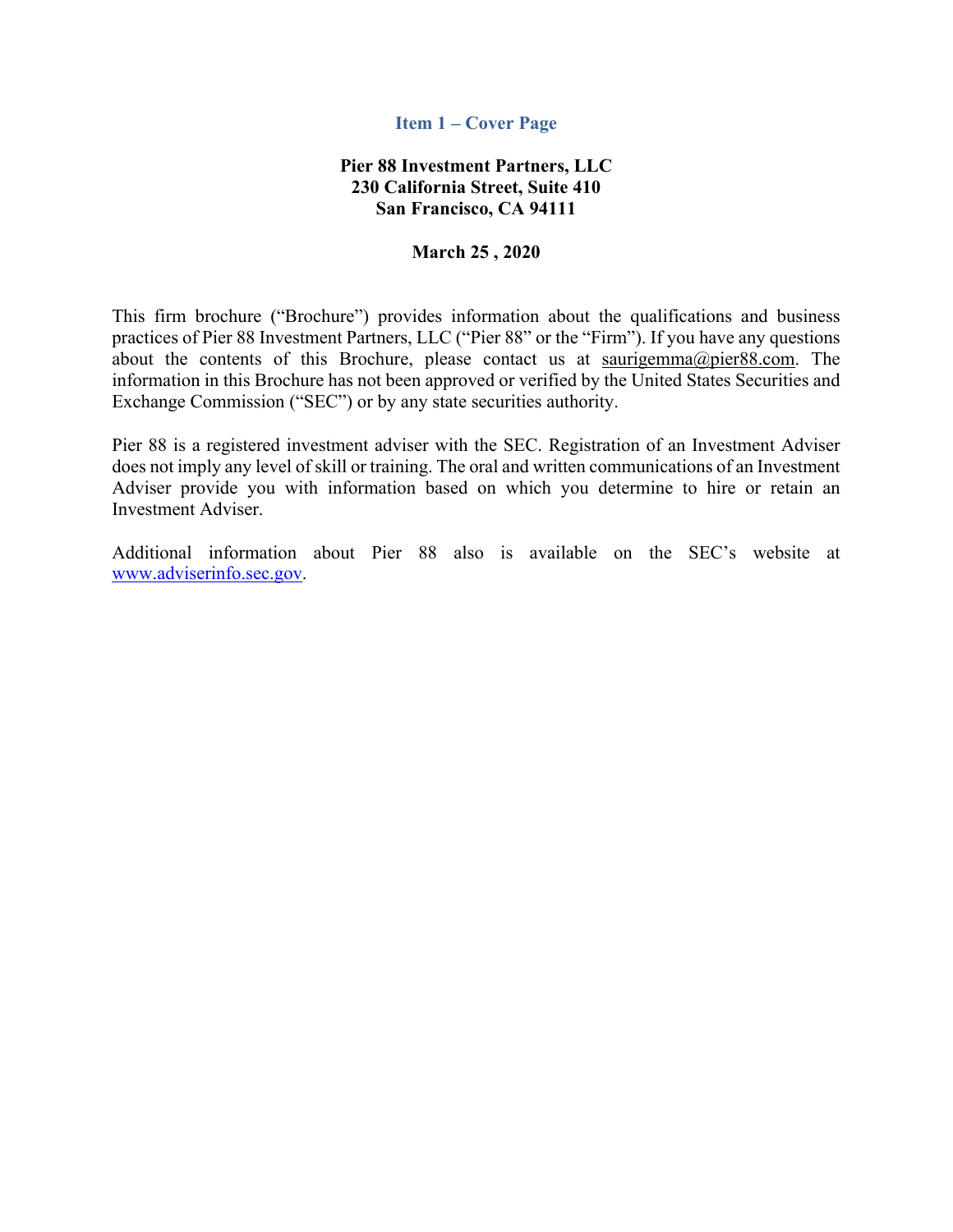### **Item 2 – Material Changes**

Item 2 discusses only material changes to the Brochure since the last annual updating amendment on March 22, 2019.

Since the last annual updating amendment:

- Sean Aurigemma is the Firm's Chief Compliance Officer.
- Pier 88 serves as a sub-adviser to an investment company, Rational/Pier 88 Fund, sponsored by another financial services firm. The Rational/Pier 88 Fund commenced operations by acquiring all of the assets and liabilities of Lake Como Convertible Bond Fund, LP ("Lake Como I Fund") in a tax-free reorganization on December 6, 2019 (the "Reorganization"). In connection with the Reorganization, investors in Lake Como I Fund received institutional shares of the Rational/Pier 88 Fund. As a result, Lake Como Convertible Bond Fund, L.P. dissolved and Lake Como Convertible Bond Fund II, L.P (the "Lake Como II Fund") launched in December 2019.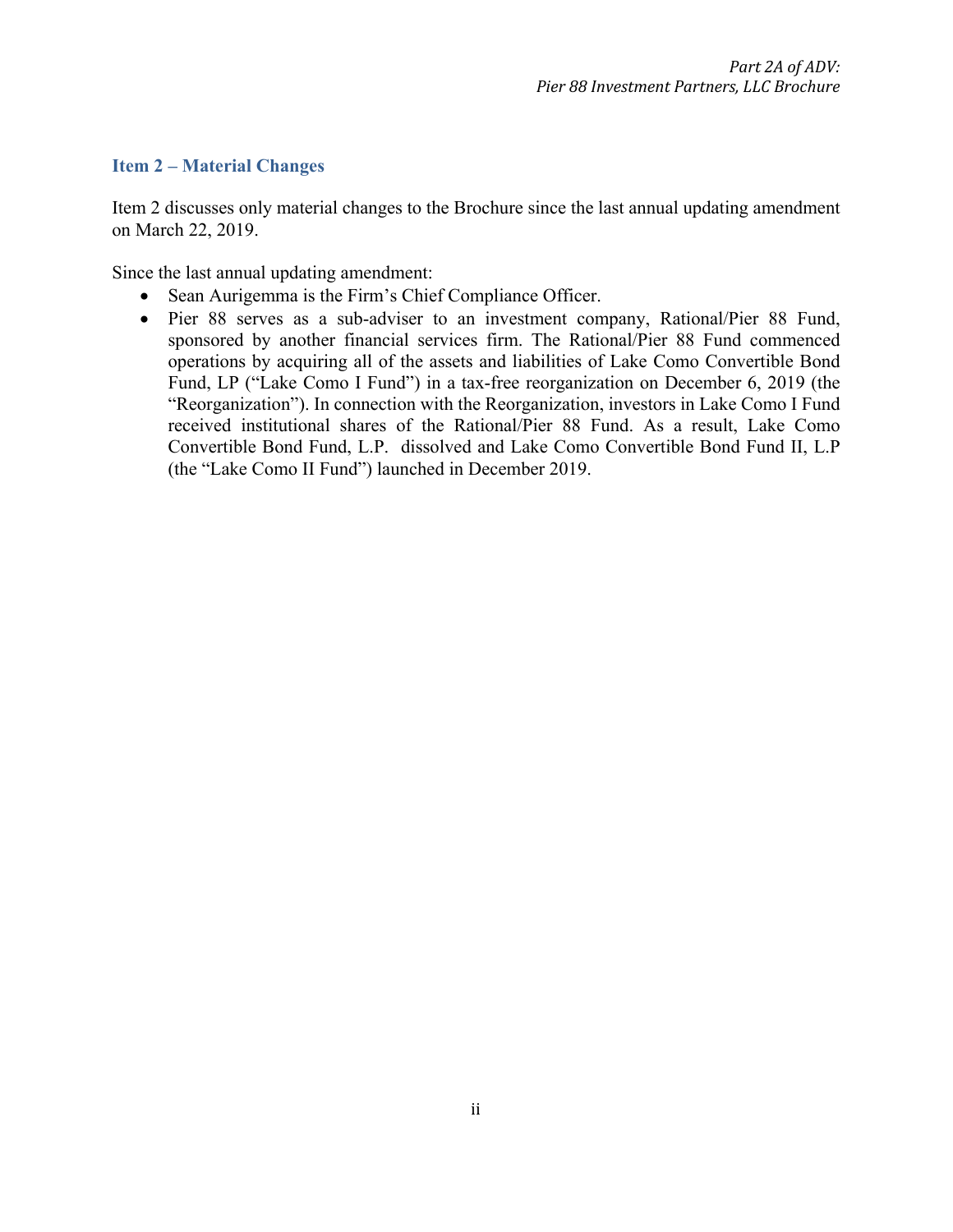# **Item 3 - Table of Contents**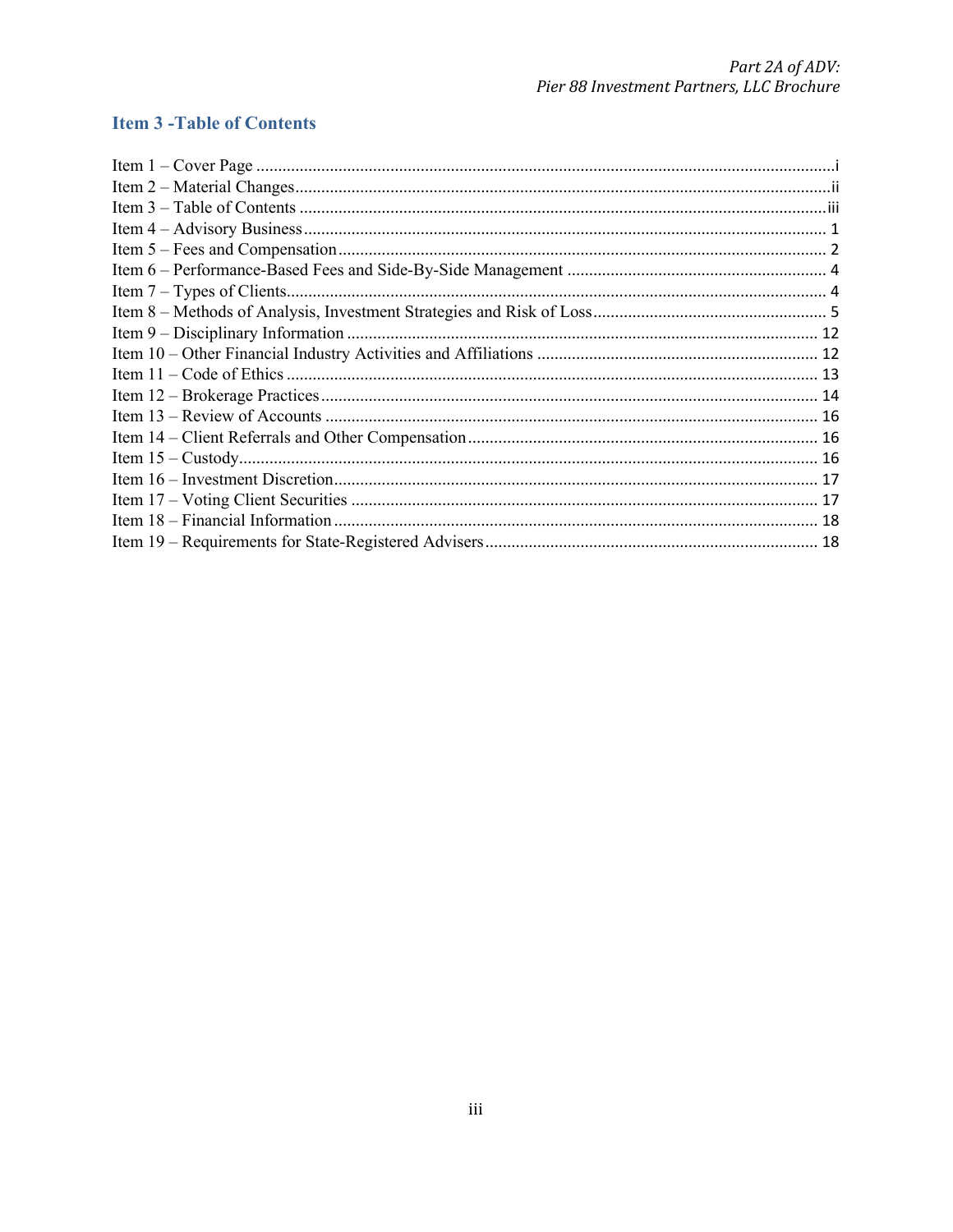### **Item 4 – Advisory Business**

### A. Description of the Advisory Firm

Pier 88 Investment Partners, LLC ("Pier 88" or the "Firm"), is a Delaware limited liability company and is the investment manager to the Clients, as defined below. Pier 88 commenced providing services in October 2013 and is headquartered in San Francisco, California. The Firm's principal owner is Francis Thomas Timons.

#### B. Types of Advisory Services

Pier 88 provides discretionary investment advice and management to private investment funds and separately managed accounts offered on a direct basis or through sub-advisory arrangements with other financial services firms that sponsor registered investment companies (the "Separate Accounts"). The private placement funds managed by Pier 88 include Lake Geneva Master Fund, L.P. (the "Lake Geneva Fund"), a Cayman Island entity and its two feeder funds, Lake Geneva Fund, L.P. and the Lake Geneva Offshore Fund LTD, (together all three funds will be known as the "Lake Geneva Fund") of which Pier 88 is the investment manager."), Lake Geneva Long-Only Fund (the "Long Only Fund") and Lake Como Convertible Bond Fund II, L.P (the "Lake Como II Fund"). Jointly the funds are referred herein as the "Funds". The Funds and Separate Accounts will be known together as "Clients".

Pier 88's investment objective is to generate above-average absolute returns while being mindful of portfolio risks principally investing in stocks and convertible bonds. Pier 88 seeks to identify securities with intrinsic values that are underappreciated.

The Lake Geneva strategy focuses on identifying strategic growth companies and disruptive innovators, primarily in Technology with small- and medium-sized capitalization. The strategy seeks to identify innovative assets which may be deemed strategic to larger industry players.

The Lake Como convertible bond strategy seeks capital appreciation and yield with the target of competitive returns relative to the equity market by investing in a combination of defensive yield oriented names and faster growing disruptive innovation names.

Please see Item 8 in this brochure for a more detailed description of the investment strategies pursued by the Clients.

### C. Client Tailored Services and Client Imposed Restrictions

Advisory services are tailored to achieve the Clients' investment objectives. Advisory services are not tailored to the individual needs of investors in the Funds. Generally, with respect to the Funds, Pier 88 has the authority to select which and how many securities and other instruments to buy or sell without consultation with the investors.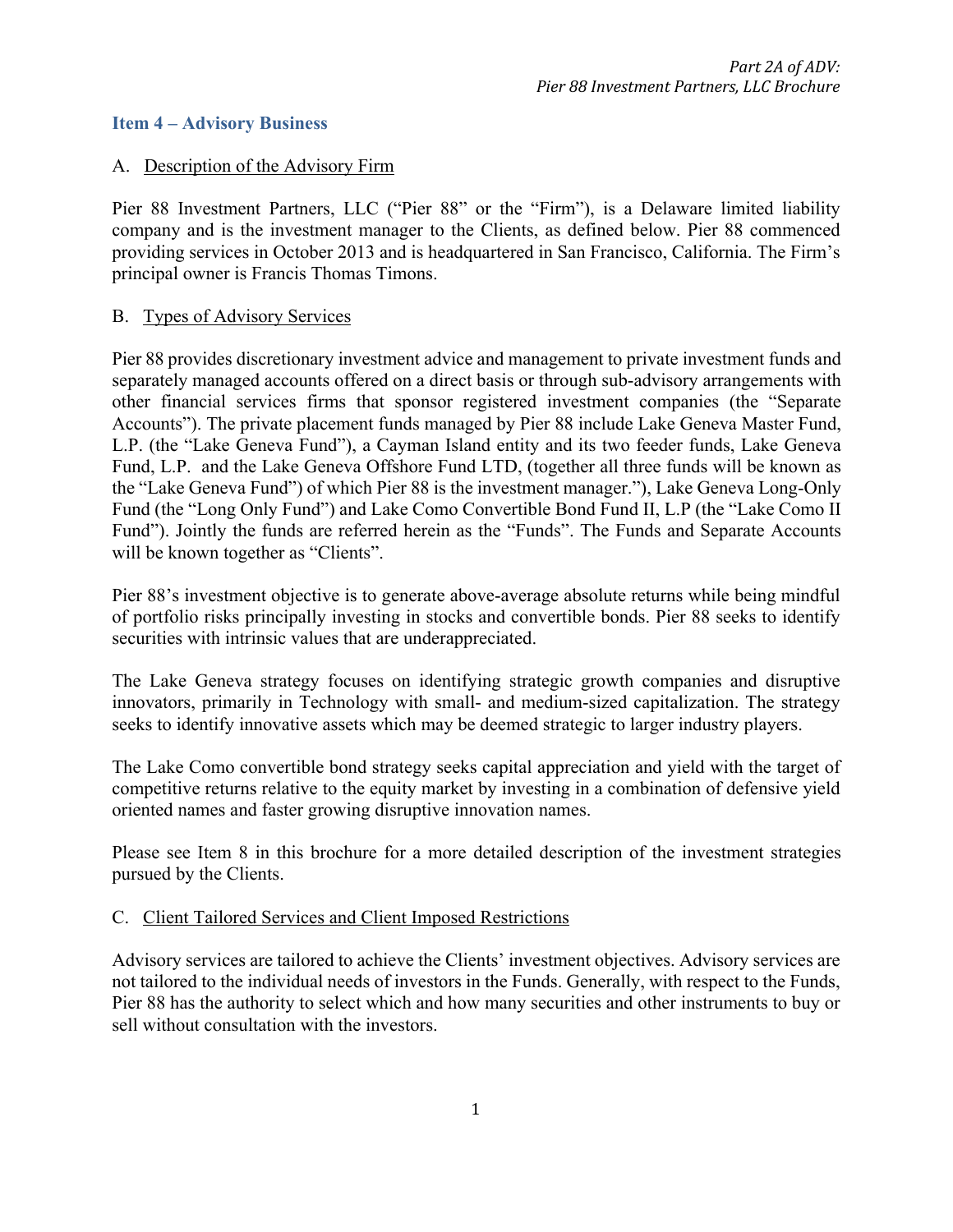#### D. Wrap Fee Programs

Pier 88 does not participate in wrap-fee programs.

#### E. Amounts under Management

As of December 31, 2019, Pier 88 managed approximately \$349,597,751 in regulatory assets under management on a discretionary basis.

# **Item 5 – Fees and Compensation**

### A. Fee Schedule

1. Advisory Fee

The Funds will pay Pier 88 a management fee for investment advisory services (the "Management Fee"). The management fee is paid quarterly in advance. The Lake Geneva Fund, has three share classes for investors. Series A has a 0.00% per annum fee; contingent on investing assets for a three-year period. Series B has a 1.5% per annum fee and Series C has a 1.0% per annum fee.

Lake Como II Fund and the Long Only Fund have a 0.75% per annum fee.

For Separate Account clients, terms vary depending on the advisory agreement. For Separate Account clients where Pier 88 manages on a direct basis, Pier 88 generally receives an annual investment management fee of 0.75% per annum on total assets managed by Pier 88. For subadvisory relationships with other financial services firms, Pier 88 receives a portion of the net advisory fees, as defined in the sub-advisory agreement, received by the financial service firm from the mutual fund it advises.

2. Incentive Allocation

From the Lake Geneva Fund, Pier 88 generally receives an incentive allocation equal to a percentage of the net income allocated to each investor's capital account for the year, but only to the extent net income allocated to that investor exceeds any cumulative losses that were allocated to that investor for earlier periods and that have not been recovered ("loss carryforwards" or "high water mark"). This incentive allocation is 10% and 15%, depending on investor class, and is typically made at the end of each calendar year for Series A and Series B. Series C has a 3 year performance period before the incentive allocation is earned. Each performance period will commence when a contribution is made and end on the last December 31 prior to the third anniversary thereafter. The incentive allocation will accrue each year, if any, until earned. The incentive allocation will only be charged to accounts of those Investors who are "qualified clients" as defined in Rule 205-3 of the Investment Advisers Act of 1940, as amended ("Advisers Act"). Pier 88 does not receive an incentive allocation from the Lake Como II Fund, the Long Only Fund, or the Separate Accounts.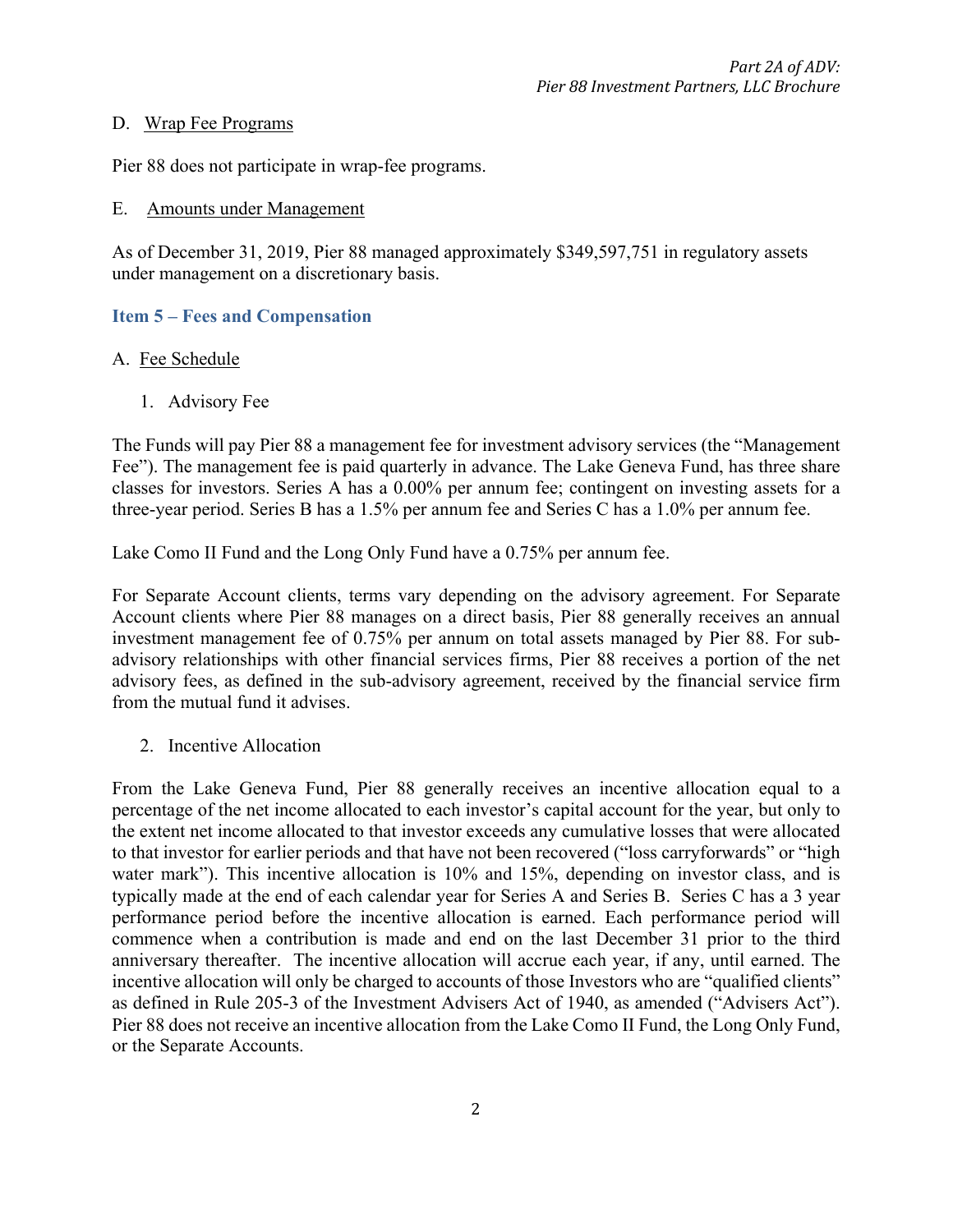# B. Payment of Fees

The Private Funds' advisory fees, incentive allocations, and third-party fees (discussed below) are deducted or allocated, as the case may be, directly from Client assets. Advisory fees, which are paid in advance, are withdrawn at the beginning of the quarter. Incentive allocations are allocated as of the close of business on the last day of the calendar year and as of any date on which an investor makes a withdrawal or receives a distribution from such investor's capital account(s).

For Separate Account clients where Pier 88 manages on a direct basis, the advisory fee is calculated based upon the quarter-end valuation of the account. For sub-advisory relationships with other financial services firms, the net advisory fee, as defined in the sub-advisory agreement, is calculated based on average net assets of the mutual fund and paid on a monthly basis within fifteen (15) days following the last day of each month.

# C. Third Party Fees

The Funds pay such costs and expenses as Pier 88 shall reasonably determine to be necessary, appropriate, advisable or convenient to carry on its business and realize its objective, including but not limited to: (i) Management Fee; (ii) all general investment expenses (i.e., expenses which Pier 88 reasonably determines to be directly related to the investment of a Client's assets); (iii) all administrative, legal, accounting, auditing, record-keeping, tax form preparation; (iv) fees, costs and expenses of third-party service providers that provide such services; and, (v) any extraordinary expenses, among other expenses.

Pier 88's fees are exclusive of brokerage commissions, transaction fees, and other related costs and expenses which shall be incurred by the Clients. Such charges, fees and commissions are exclusive of and in addition to Pier 88's advisory fee, and Pier 88 shall not receive any portion of these commissions, fees, and costs.

The Separate Accounts are charged fees and expenses in accordance to the applicable advisory agreement.

Please see Item 12 of this Brochure for more information about Pier 88's brokerage arrangements for its Clients.

### D. Prepayment of Fees

Pier 88 generally does not permit withdrawals on dates other than the last day of each calendar quarter. In the event that Pier 88 makes an exception to this policy, the Firm will pro rate the prepaid management fee.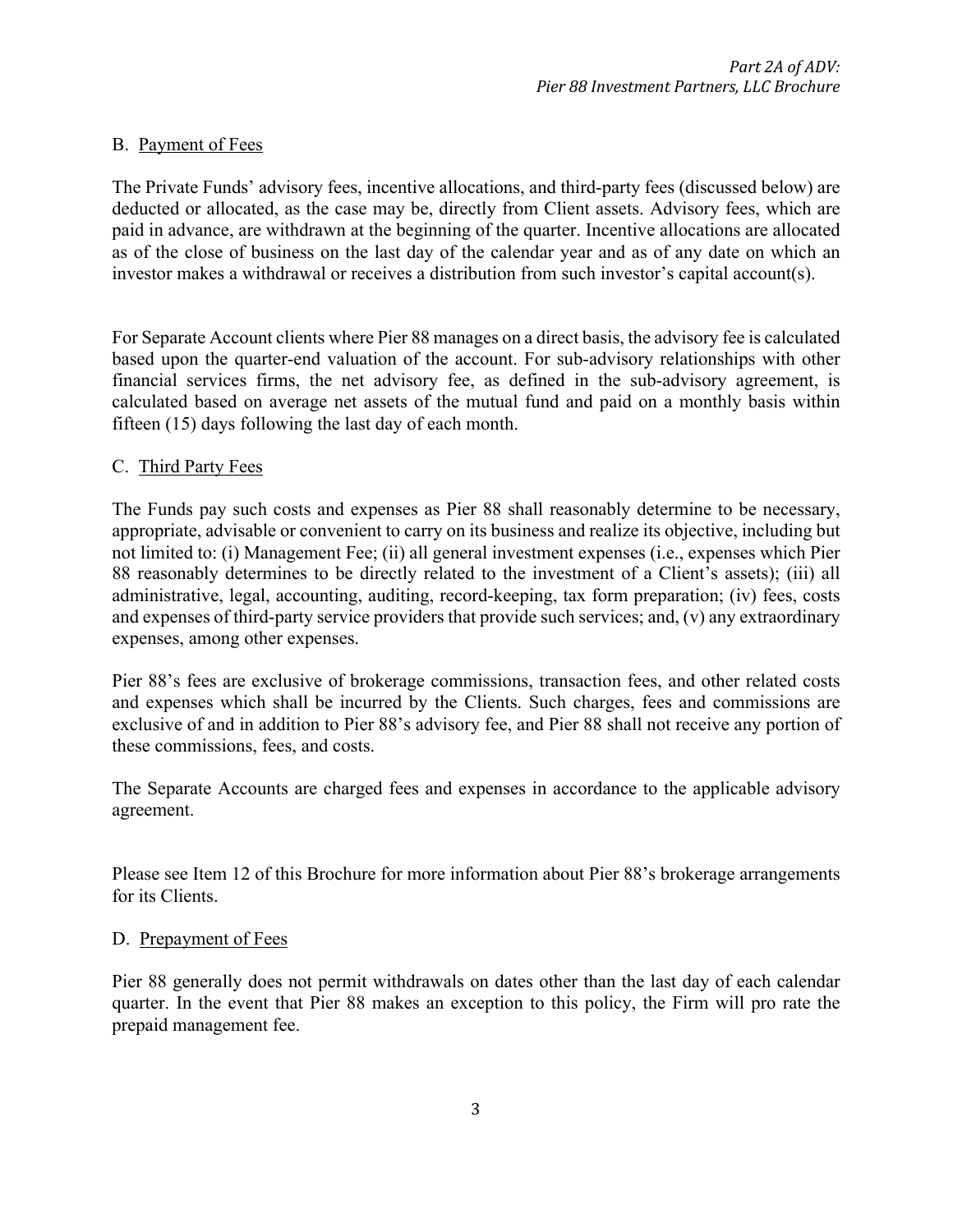# E. Outside Compensation for the Sale of Securities

Neither Pier 88 nor its supervised persons accepts compensation for the sale of securities or other investment products outside of its association with Pier 88.

## **Item 6 – Performance-Based Fees and Side-By-Side Management**

As discussed in Item 5.A., Pier 88 generally receives an incentive allocation equal to a percentage of the net income allocated to each investor for the year or for a three year period for Series C with respect to the Lake Geneva Fund. The incentive allocation may provide a possible incentive for Pier 88 to make riskier or more speculative investments on behalf of the Lake Geneva Fund. This arrangement may cause the Lake Geneva Fund to pay a greater expense than if such fees were not charged. Notwithstanding this potential incentive, Pier 88 will evaluate investments in a manner that it considers to be in the best interest of the Lake Geneva Fund, its investment objectives, investment strategies, suitability of the investment, and risk profiles.

To the extent that there may be differences in Pier 88's compensation arrangements with its Clients, such circumstances could create an incentive for Pier 88 to manage Client portfolios so as to favor a portfolio that pays performance-based compensation over one that did not. Notwithstanding this conflict, Pier 88 will allocate transactions and opportunities among the Clients' accounts in a manner it believes to be as equitable as possible, considering each Client's objectives, programs, limitations and capital available for investment.

The foregoing responses to Items 5 and 6 represent Pier 88's basic compensation arrangements. The management fees and incentive allocations described above are structured to comply with Rule 205-3 under the Advisers Act.

# **Item 7 – Types of Clients**

Pier 88 provides discretionary investment advice and management to the Clients. Fund investors generally must be an "accredited investor" (as defined in Regulation D under the Securities Act of 1933), or a "qualified purchaser" (as defined in Section 2(a)(51) of the U.S. Investment Company Act of 1940, as amended) for  $3(c)(7)$  Funds, an investor who is eligible to enter into a performance fee arrangement, and must meet other criteria as specified in the Offering Memorandum. The Funds reserve the right to impose additional requirements for subscription by particular types of investors (including if it determines the Fund should rely on Section 3(c)(7) rather than Section 3(c)(1) of the Investment Company Act to prevent regulation under that Act) and investors resident in particular jurisdictions, and may decline to accept the subscription of any prospective investor.

The Fund may waive certain of these standards in limited circumstances and may apply additional admission standards. Each prospective investor must represent and warrant in its Subscription Application that, among other things, it has reviewed and understands the risks of an investment, and has the financial knowledge and experience to evaluate such investment. In addition to being financially sophisticated, each prospective investor must be able to bear the substantial risks of an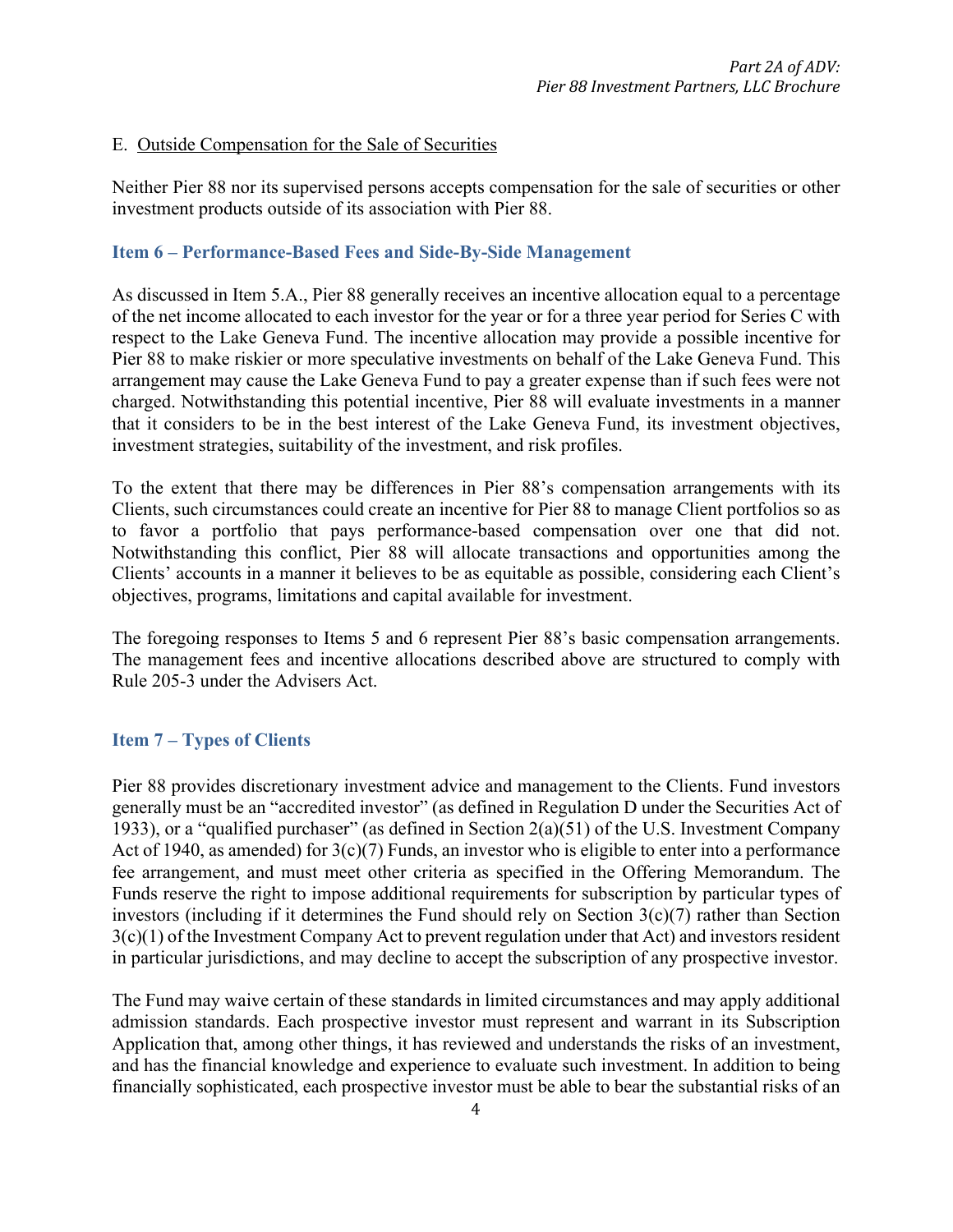investment in Shares, including the loss of the entire investment. The minimum investment commitment for the Lake Geneva Fund is \$250,000, subject to waiver at the discretion of Pier 88. The minimum investment commitment for the Lake Geneva Onshore Fund is \$250,000, subject to waiver at the discretion of Pier 88. The minimum investment commitment for the Lake Geneva Offshore Fund is \$250,000, subject to waiver at the discretion of Pier 88. The minimum investment commitment for the Lake Como II Fund is \$1,000,000, subject to the waiver at the discretion of Pier 88. The minimum investment commitment for the Long Only Fund is \$500,000 subject to waiver at the discretion of Pier 88.

Separate Accounts are offered on a direct basis to institutional investors or through sub-advisory arrangements with other financial services firms.

# **Item 8 – Methods of Analysis, Investment Strategies and Risk of Loss**

#### A. Methods of Analysis and Investment Strategies

Pier 88 seeks to generate above-average absolute returns while being mindful of risk in a portfolio consisting principally of stocks and convertible bonds. Pier 88 seeks to identify securities with intrinsic values that are underappreciated. Pier 88 will rely heavily on fundamental research, quantitative techniques, and strategic analysis to identify candidates for its Clients.

In developing investment candidates for its Clients, Pier 88 draws on extensive industry experience and a broad network. Pier 88 maps industry ecosystems to better understand the relative strategic position of industry participants. Pier 88 seeks to identify industry winners and losers, while investing in longer-term winners.

The Lake Geneva strategy could have short positions on a basket of industry names (*e.g.*, industry or sector specific exchange traded fund) to serve as a macro hedge against stock market risk associated with the Lake Geneva Fund's long positions. The Lake Como II Fund strategy seeks capital appreciation and yield with the target of competitive returns relative to the equity market by investing in a combination of defensive yield oriented names and faster growing disruptive innovation names.

The Long Only Fund invests in equity securities and securities with equity characteristics, such as convertible bonds in multiple industry sectors.

The Separate Accounts are managed in accordance to their advisory agreements.

Pier 88 has broad discretion to employ a wide variety of investment techniques, even if they involve changes in or differ from the approaches described below in use by a Client at any particular time. Clients' investment activities will entail substantial risks. Clients will not be managed to fully eliminate all stock market risk. Pier 88 cannot provide any assurances that the Client will achieve its objective over any particular period or at all, or that it will not incur losses.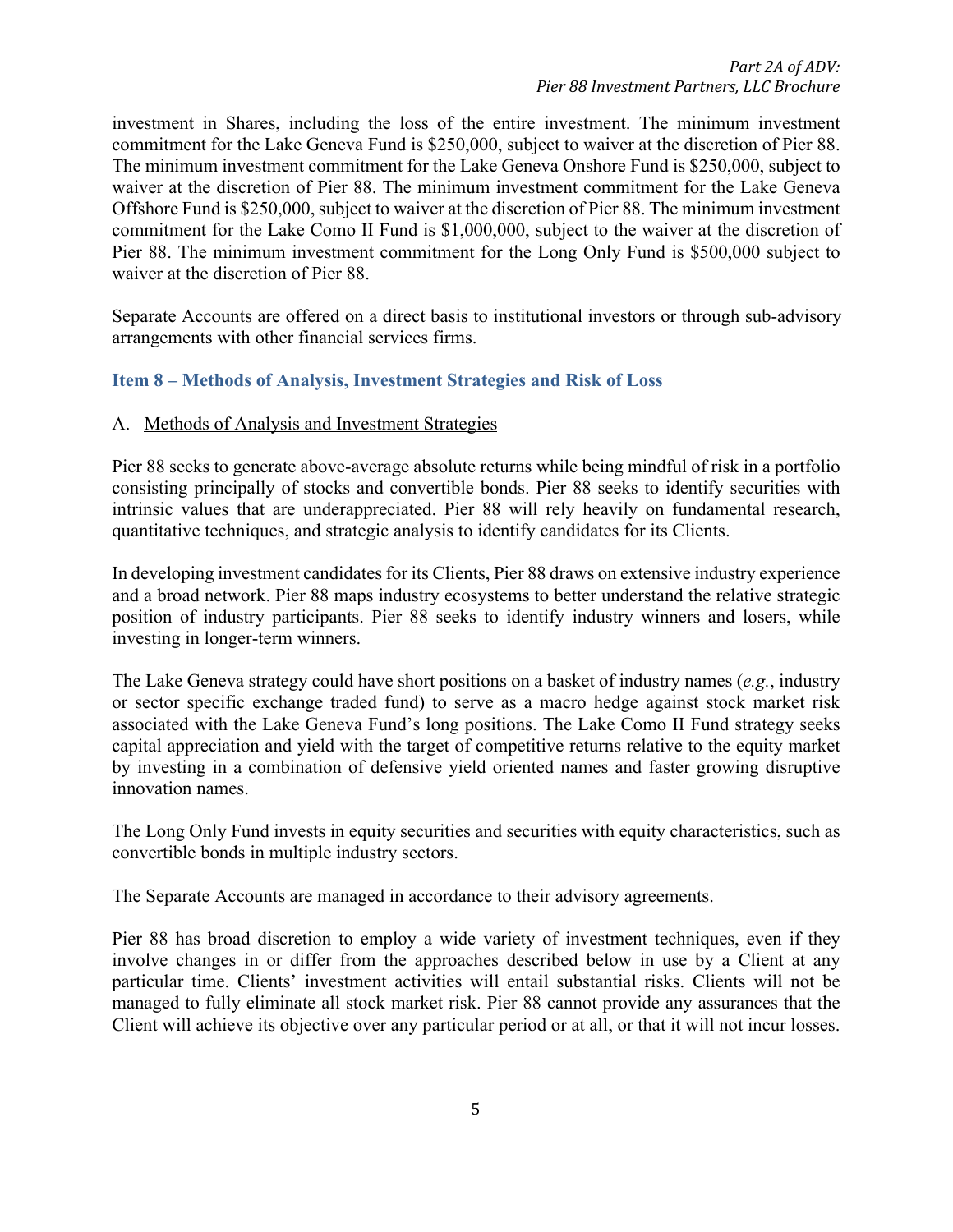#### B. Risks of Investments and Strategies Utilized

All investment and trading activities risk the loss of capital. The following describe some of the risks to which a Client's portfolio will, or may, be subject.

**Investments Based on Valuation**. Clients will invest in securities Pier 88 believes are undervalued. Identifying investment opportunities of these kinds is a difficult task, Pier 88 cannot provide any assurance that Pier 88 will succeed at it. While investments in undervalued securities offer opportunities for above-average capital appreciation, these investments involve a high degree of financial risk and can result in substantial losses. Clients may be required to hold positions for a substantial period before market prices reflect Pier 88's beliefs about their value. Returns generated from the Client's investments may not adequately compensate for the business and financial risks assumed.

**Concentration of Investments**. Clients will not be as diversified as many other investment funds. While Pier 88 intends to limit investments that could create excessive concentration in a particular company or industry, the Master Partnership Agreement does not require it to do so, nor must the Client divest positions when appreciation (or other positions' depreciation) causes them to comprise an outsized portion of its portfolio, and the Client may at times have a relatively large portion of its capital exposed to a relatively small number of positions and/or a particular industry. Losses in one or more large positions, or a downturn in an industry in which the Client is concentrated, could materially adversely affect the Client's performance and could have a materially adverse effect on the Client's overall financial condition.

**Small and Medium Capitalization Stocks**. Clients may invest in stocks of companies with relatively small- or medium-sized market capitalizations. While Pier 88 believes these stocks can provide significant potential for appreciation, they can involve higher risks than investments in stocks of larger companies. For example, prices of small-capitalization and some mediumcapitalization stocks are often more volatile than prices of large capitalization stocks and the risk of bankruptcy or insolvency of many smaller companies (with the attendant losses to investors) may be higher than for larger, "blue-chip" companies. In addition, thin trading in some small- and medium-capitalization stocks may make those stocks less liquid than large-capitalization stocks.

**Convertible Securities.** The investment value of a convertible security is influenced by changes in interest rates, with investment value declining as interest rates increase and increasing as interest rates decline. The credit standing of the issuer and other factors may also have an effect on the investment value of convertible securities. The conversion value of a convertible security is determined by the market price of the underlying common stock. To the extent the market price of the underlying common stock approaches or exceeds the conversion price, the price of the convertible security will be increasingly influenced by its conversion value. A convertible security may be subject to redemption at the option of the issuer at a price established in the convertible security's governing instrument. If a convertible security is called for redemption, a client will be required to permit the issuer to redeem the security, convert it into the underlying common stock or sell it to a third-party. Any of these actions could have an adverse effect on the client's ability to achieve its investment objective.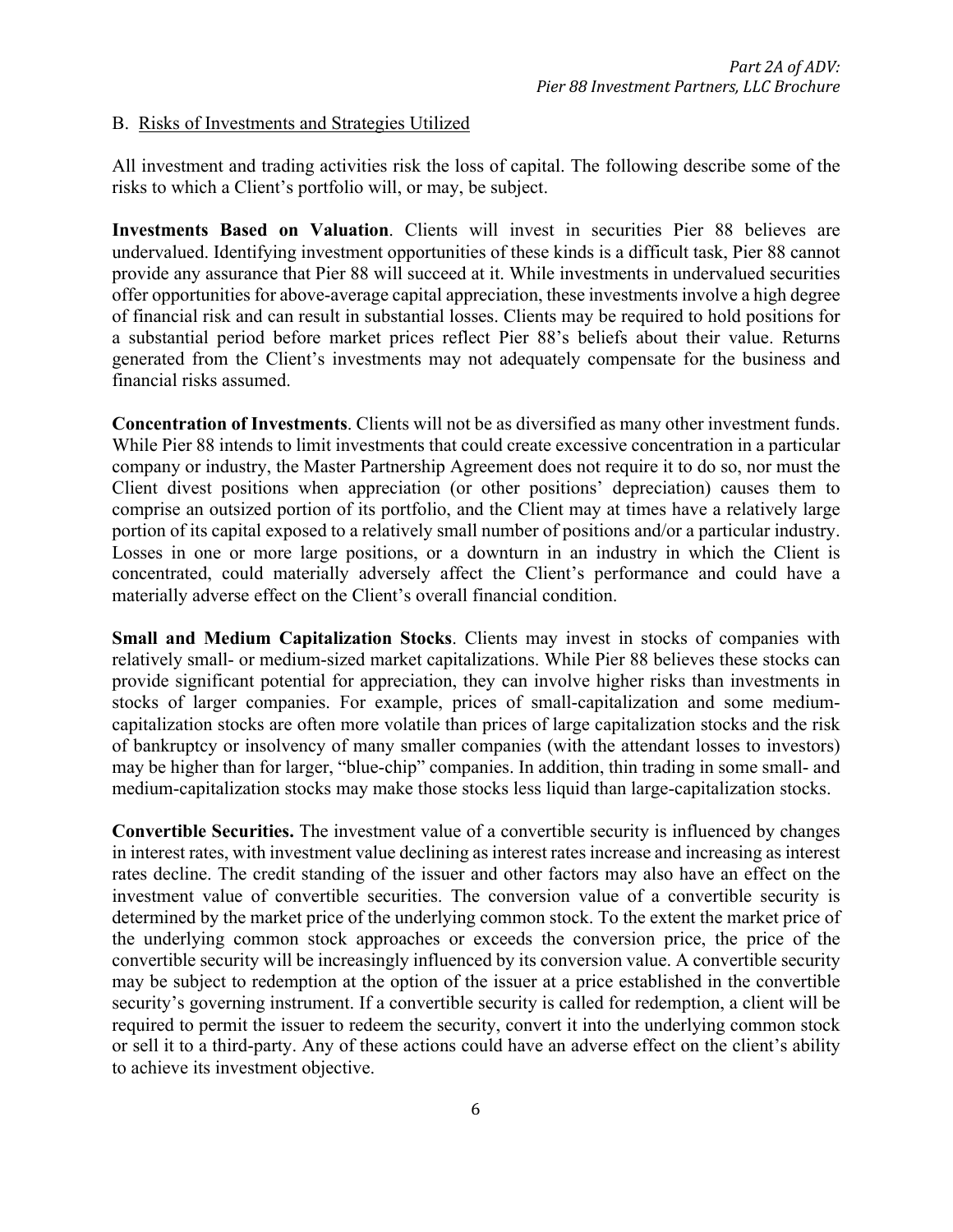**General Market Conditions and Disruptions; Interconnected Markets**. Developments and disruptions in financial and securities markets generally, including such aspects and attributes as interest rates, the availability of credit, and liquidity of particular types of investments, as well as changes in general economic conditions, including unemployment and inflation, can significantly affect the prospects of companies in which the Client invests, Pier 88's ability to assess those prospects, and the Client's ability to adapt its portfolio and market exposures. In 2007 and 2008, a global "credit crisis" caused rapid and violent swings in all markets. The effects of that crisis on markets (including effects caused by governmental intervention, discussed below) may continue, and markets may be less predictable than they historically have been. In the summer and early fall of 2011 global economic disruptions caused additional dramatic swings in securities prices. Other types of disruptions could emerge, including as a result of political or economic developments outside the markets in which the Client mainly invests, that have similar, or even more dramatic, effects on the markets in which the Client invests, potentially causing the Client to incur losses.

Clients could incur major losses in the event of disrupted markets and other extraordinary events in which historical pricing relationships become materially distorted. The risk of loss from pricing distortions can be compounded by the fact that in disrupted markets previously liquid positions can become illiquid, making it difficult or impossible to close out positions against which the markets are moving. Market disruptions can result in otherwise historically low-risk strategies performing with unprecedented volatility and risk.

**Timing of Gains and Losses; Volatility**. Clients may need to hold some of its positions for significant periods before their success or failure becomes apparent or any gains can be realized. It may take longer for successful positions to realize their potential than for unsuccessful ones to reveal their weaknesses. Market prices of portfolio positions may be expected to fluctuate significantly over the Client's holding periods, causing the Client's performance to be volatile over the short term.

**Short Selling**. Clients may sell securities short. In a short sale, the Client sells securities it does not own, in the expectation that the market price will decline and the Client will be able to buy replacement securities later at a lower price. To accomplish this, the Client borrows the securities from a broker or other third party. It "closes" the position by "returning" the security (buying a replacement security on the lender's behalf). This "return" obligation does not typically have a specified "maturity" date and the lender generally may require replacement of the securities whenever it chooses. A short sale theoretically involves the risk of unlimited loss; the price at which the Client must buy "replacement" securities could increase without limit. Clients may experience losses on short positions that are not offset by gains on long positions.

As collateral for its return obligation, the Client must leave the proceeds of its short sales with the lender—generally a prime broker. Ordinarily all the Client's assets held by a prime broker will serve as collateral not only for the Client's short sale return obligation, but also for any other credit the prime broker extends and any other obligations the Client owes the prime broker. If the amount of the Client's return obligation were to increase significantly due to increases in a short-sold security's price, or if the value of collateral were to decrease, the Client could be required to deliver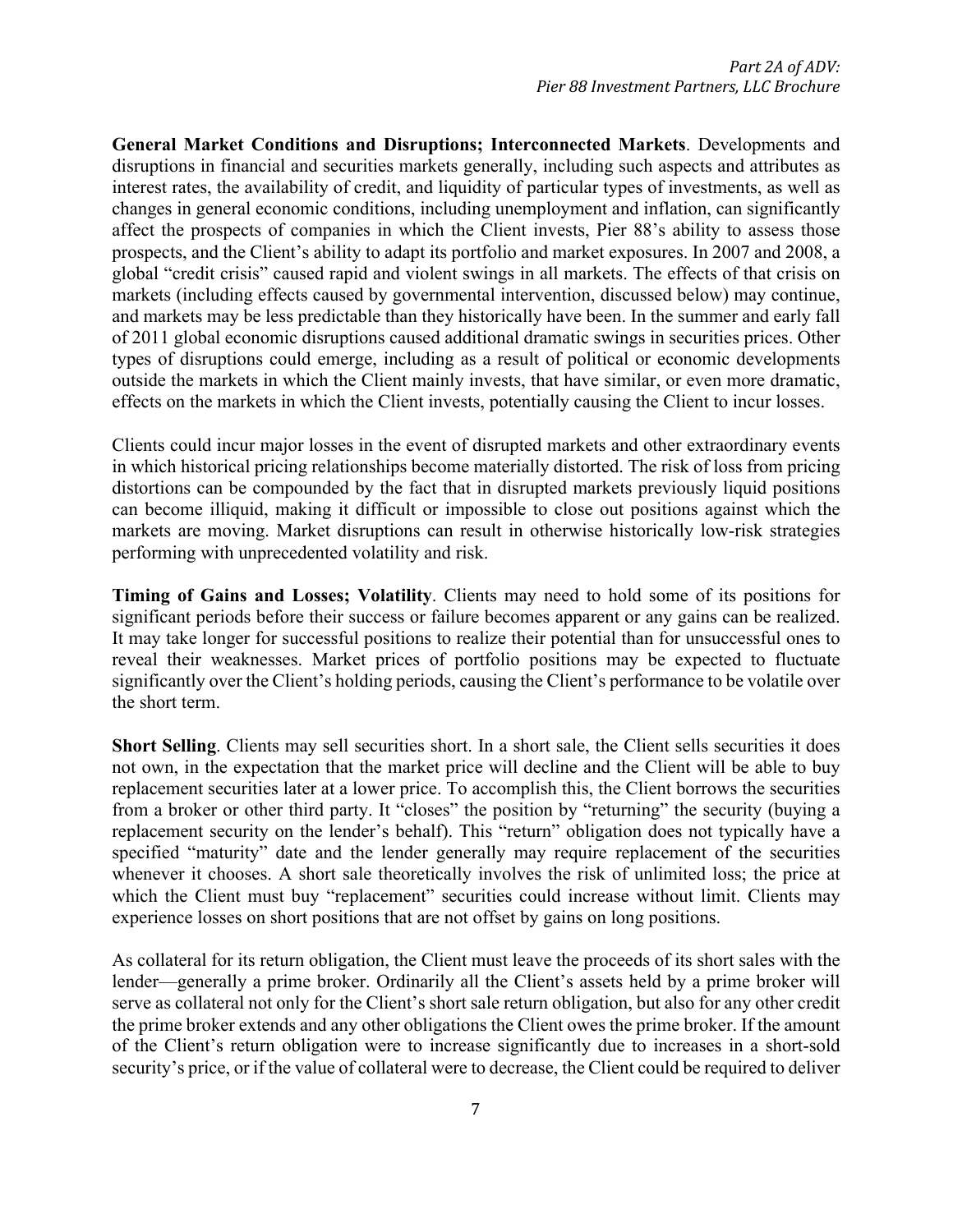additional cash or other collateral to the relevant prime broker. But, if substantially all the Client's assets were already serving as collateral, it is unlikely that the Client would be able to meet such a demand, and the prime broker would likely cause the Client to "buy-in" or "close" some or all of its short positions. Such a "buy-in" could well be at a time and on terms that are adverse to the Client. Less dramatically, market-driven increases in short-sale-related liabilities and reductions in collateral value could also reduce the Client's ability to effect transactions or distribute cash to fund redemptions of Shares. Lenders such as the prime brokers have great discretion in their decisions regarding adequacy of collateral, and the Client's short-selling activities, and actions that depend on availability of assets not being relied on for collateral (*e.g.*, distributing cash) could be curtailed, potentially significantly and without notice.

**Limited Liquidity of Some Investments**. Some of the Client's investments may be relatively illiquid. An investment may be illiquid because it is thinly traded or because the Client's position in it is large in relation to the overall market for the security. Clients may own (or have a short position in) securities that are relatively liquid when acquired (or sold short) but that later become illiquid. Clients may not be able to liquidate illiquid positions if the need were to arise; rapid sales of such securities could depress the market value of those securities, reducing the Client's profits, or increasing its losses, in the positions (and rapid purchases to cover short positions could have the corollary effect). In addition, while it does not currently intend to, the Client may buy securities that are not immediately saleable in the public markets. Redemptions funded out of the most liquid portion of the Client's assets could cause the illiquid portion to be a greater percentage of the Client's portfolio than would otherwise be optimal.

**Changes in Investment Strategies**. Pier 88 has broad authority to expand, contract or otherwise change the Client's activities without notice to, or the consent of, the Feeders' investors, including Shareholders. Over time, the strategies the Client implements can be expected to expand, evolve, and change, perhaps materially. Pier 88 will not be required to implement any particular strategies and may discontinue employing any particular strategy, whether or not that strategy is specifically described in this memorandum, and without notice to investors. Any change in strategies could expose the Client's capital to additional risks.

**Valuation Risks**. For some of the Client's securities the market may be or become subject to irregular trading activity, wide bid/ask spreads and extended trade settlement periods, resulting in unreliability of pricing information. Further, if an issuer's financial condition deteriorates, accurate financial and business information can become limited or entirely unavailable and prices for its securities may not be available from any source. Where third-party pricing information for a position is not available, or where Pier 88 considers market-based pricing information not to be indicative of the position's value, the Client may assign a different (less favorable) value. As a result of these and other factors, values reflected in financial reports and used in determining investors' sharing percentages (*e.g.*, upon new subscriptions), redemption proceeds, the Management Fee, and Incentive Allocations might not accurately reflect the amounts the Client could obtain (or would be required to pay as to some types of derivatives positions) if it were to try to sell the security (or close the position). Pier 88 faces conflicts of interest in making valuation decisions.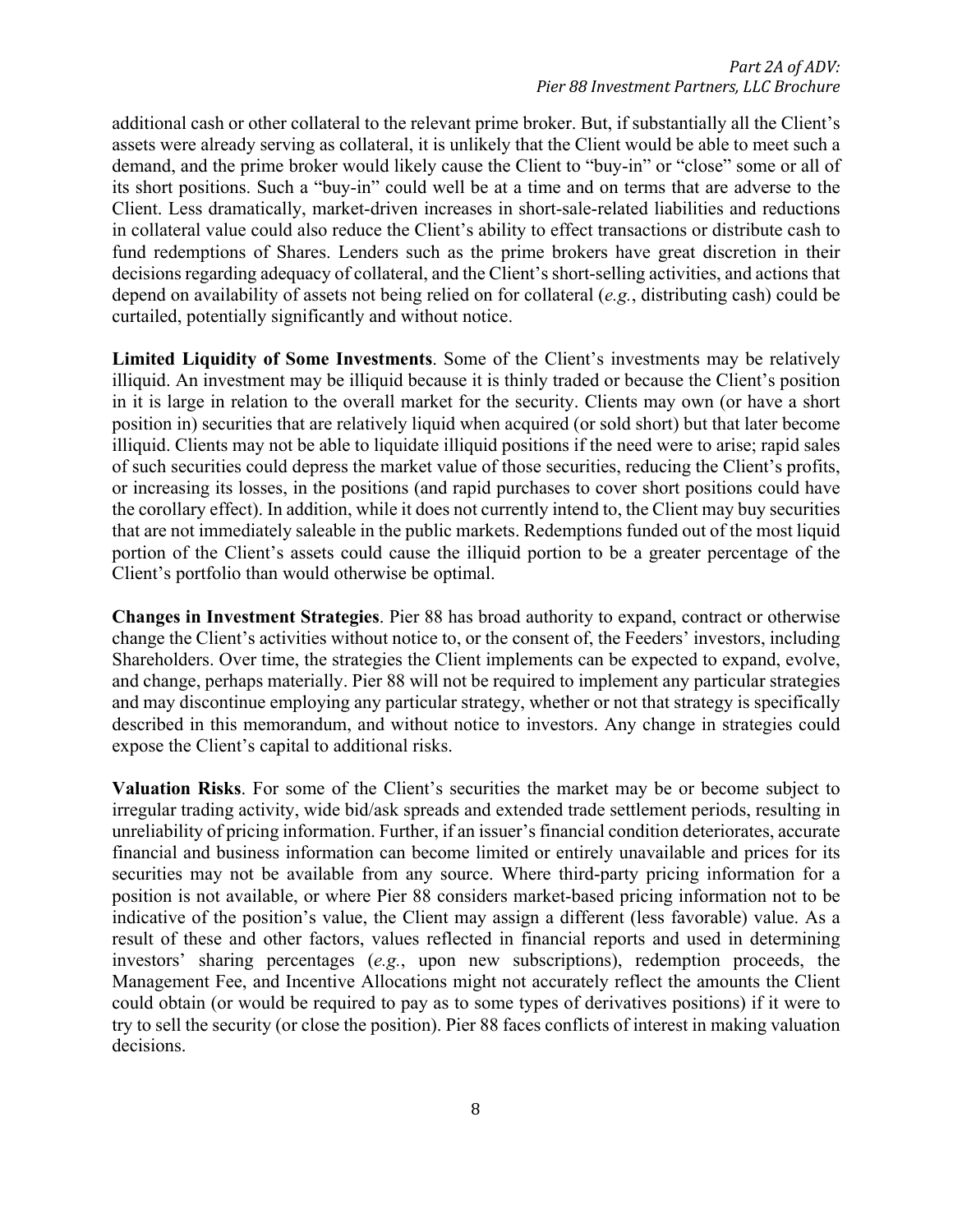**Risks of Investing in Non-U.S. Securities**. Clients may invest and trade in securities of non-U.S. companies or governmental entities, and in securities, commodity interests, and derivative contracts and instruments denominated in currencies other than U.S. dollars. Such securities and other instruments can subject the Client to risks not typically associated with investing in securities and commodity interests in the U.S. The following are some of the more significant risks associated with this type of investing.

**Currencies and Foreign Exchange**. Clients may take positions in currencies, either directly or through the use of derivative instruments. While it may do so to hedge currency exposure on other investments, it may also do so to take advantage of what Pier 88 considers trading opportunities. The foreign exchange markets can be news-driven and can be unexpectedly volatile and can be affected by non-market forces such as actions of various governments, as described elsewhere in this memorandum.

**Hedging**. Pier 88 may use hedging strategies to the extent it considers appropriate in light of current circumstances and portfolio composition. It may do so using short positions in one instrument to hedge long positions in another instrument, and vice versa. Hedging strategies in general are intended to limit or reduce investment risk, but they can also be expected to involve transaction costs and may inherently limit or reduce the potential for profit. Hedges are often imperfectly inversely correlated with the underlying exposure Pier 88 seeks to hedge and, to the extent that is the case, can subject the Client to additional risk, if prices involved in the hedging position move against the Client. Other risks that may be involved in hedging include: (i) possible illiquidity in the market for closing out a hedging position; (ii) interest rate, spread, or other broad market movements not anticipated by Pier 88; (iii) the Client's obligations to meet margin or other payment requirements; (iv) a counterparty's default or refusal to perform; and (v) impact that required segregation of the Client's assets to cover hedge-related obligations may have on portfolio management or the Client's ability to meet short term obligations. Pier 88 will not attempt to hedge all market or other risks inherent in the Client's positions, and will hedge certain risks, if at all, only partially. Clients' portfolio composition will commonly result in various directional market risks remaining unhedged.

**Portfolio Leverage**. Clients may employ leverage. Leverage in the Client's portfolio could increase both the possibilities for profit and the risk of loss. If the Client were to borrow to leverage its investments (margin borrowing), that borrowing would probably be secured by the Client's securities and other assets. Margin borrowings typically allow the lender to demand an increase in the collateral that secures the Client's obligations, and if the Client were unable to provide additional collateral, the lender could liquidate the collateral to satisfy the Client's obligations. Forced liquidation could have extremely adverse consequences, including sales at disadvantageous times and prices and the acceleration of tax consequences.

**Derivatives in General**. Clients' investments in derivative instruments could include options, warrants, futures, forwards, and interest rate, credit default, total return, and equity swaps. Derivative instruments involve a variety of material risks, including, in some cases, extremely high-embedded advantage. The derivatives markets are frequently characterized by limited liquidity, which can make it difficult as well as costly to close out open positions in order either to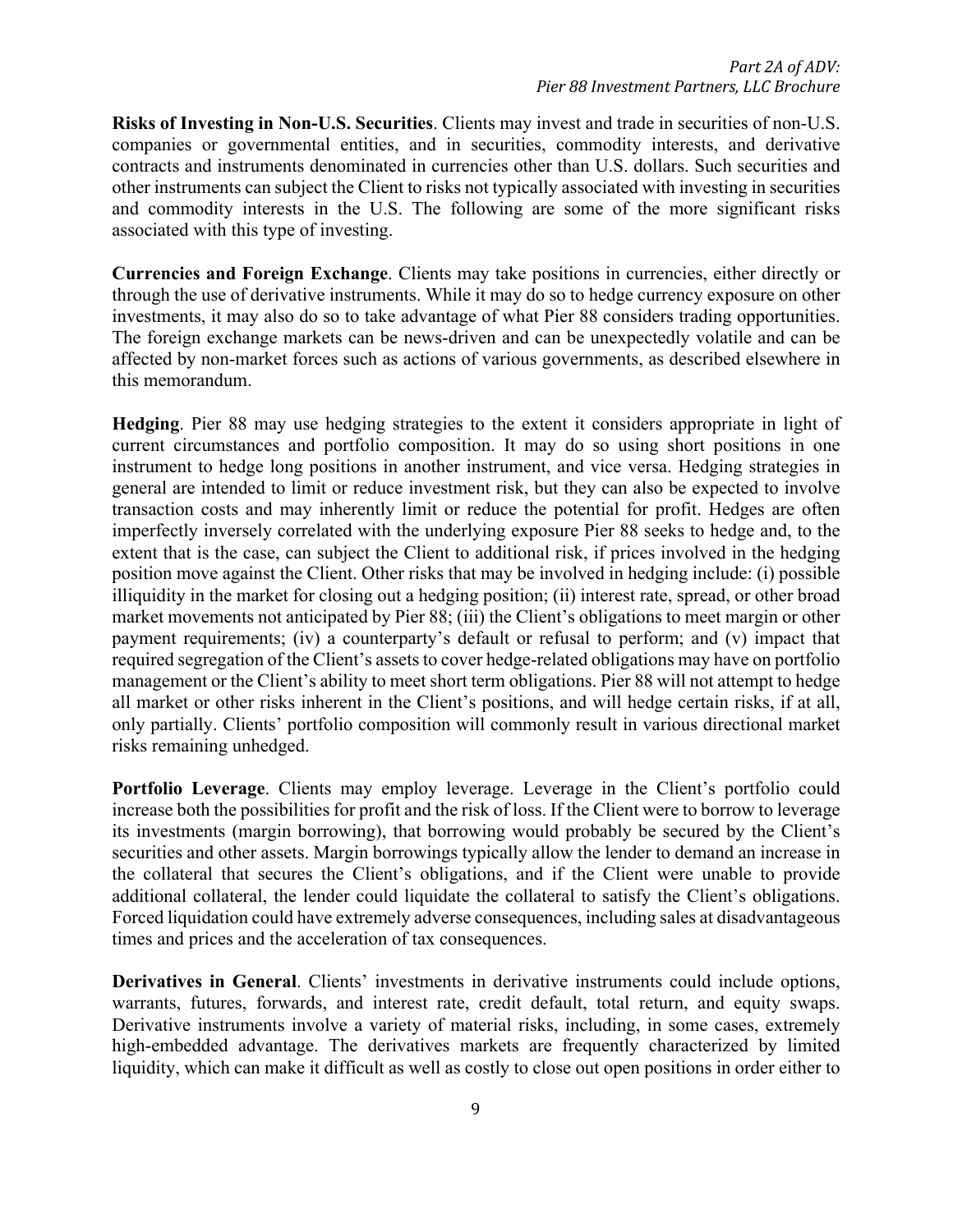realize gains or to limit losses. The pricing relationships between derivatives and the instruments underlying them may not correlate with historical patterns, resulting in unexpected losses.

**Options**. Trading options is highly speculative and may entail risks greater than investing in other securities. Option prices are generally more volatile than other securities' prices. When trading options, the Client is speculating on market fluctuations of securities and securities exchange indices while investing only a small percentage of the value of the securities underlying the options. A change in the market price of the underlying securities or underlying market index would cause a much greater change in the price of the option contract. In addition, if the Client buys options that it does not sell or exercise, it will suffer the loss of the premium paid. To the extent the Client sells (writes) options and must deliver the underlying securities at the option price, the Client has a theoretically unlimited risk of loss if the price of the underlying securities increases. If the Client must buy those underlying securities, it risks the loss of the difference between the market price of the securities and the option price. Any gain or loss derived from the sale or exercise of an option will be reduced or increased, respectively, by the amount of the premium paid. The expenses of option investing include commission's payable on the purchase and on the exercise or sale of an option.

**Futures/Commodities Activities**. Clients could buy futures on securities indices, commodities, or currencies, and trading in other commodity interests. As with some other derivatives, futures can provide a form of leverage, allowing the Client to participate in market price fluctuations of indices, interest rates or commodities underlying futures (or options on futures), while only investing a small percentage of the value of those underlying indices, rates, or commodities as margin. Trading in futures is highly speculative and may entail risks that are greater than investing in securities, including: increased volatility relative to other securities; increased exposure resulting from the leverage aspects of futures trading; and the potential illiquidity of futures positions. Pier 88 is not registered as either a "commodity pool operator" or a "commodity trading adviser."

**Convertible Securities, Rights and Warrants**. Clients may invest in hybrid securities that may be exchanged for, converted into, or exercised to acquire a predetermined number of shares of an issuer's common stock at the option of the holder during a specified time period (such as convertible preferred stocks, convertible debentures, stock purchase rights, and warrants). Convertible securities generally pay interest or dividends and provide for participation in the appreciation of the underlying common stock but at a lower level of risk because the yield is higher and the security is senior to common stock. Convertible debt securities purchased by the Client that are acquired for their equity characteristics are not subject to minimum rating requirements.

The value of a convertible security is a function of its "investment value" (determined by its yield in comparison with the yields of other securities of comparable maturity and quality that do not have a conversion privilege) and its "conversion value" (the security's worth, at market value, if converted into the underlying common stock). The credit standing of the issuer and other factors may also affect the investment value of a convertible security. If the conversion value is low relative to the investment value, the price of the convertible security is governed principally by its investment value. To the extent the market price of the underlying common stock approaches or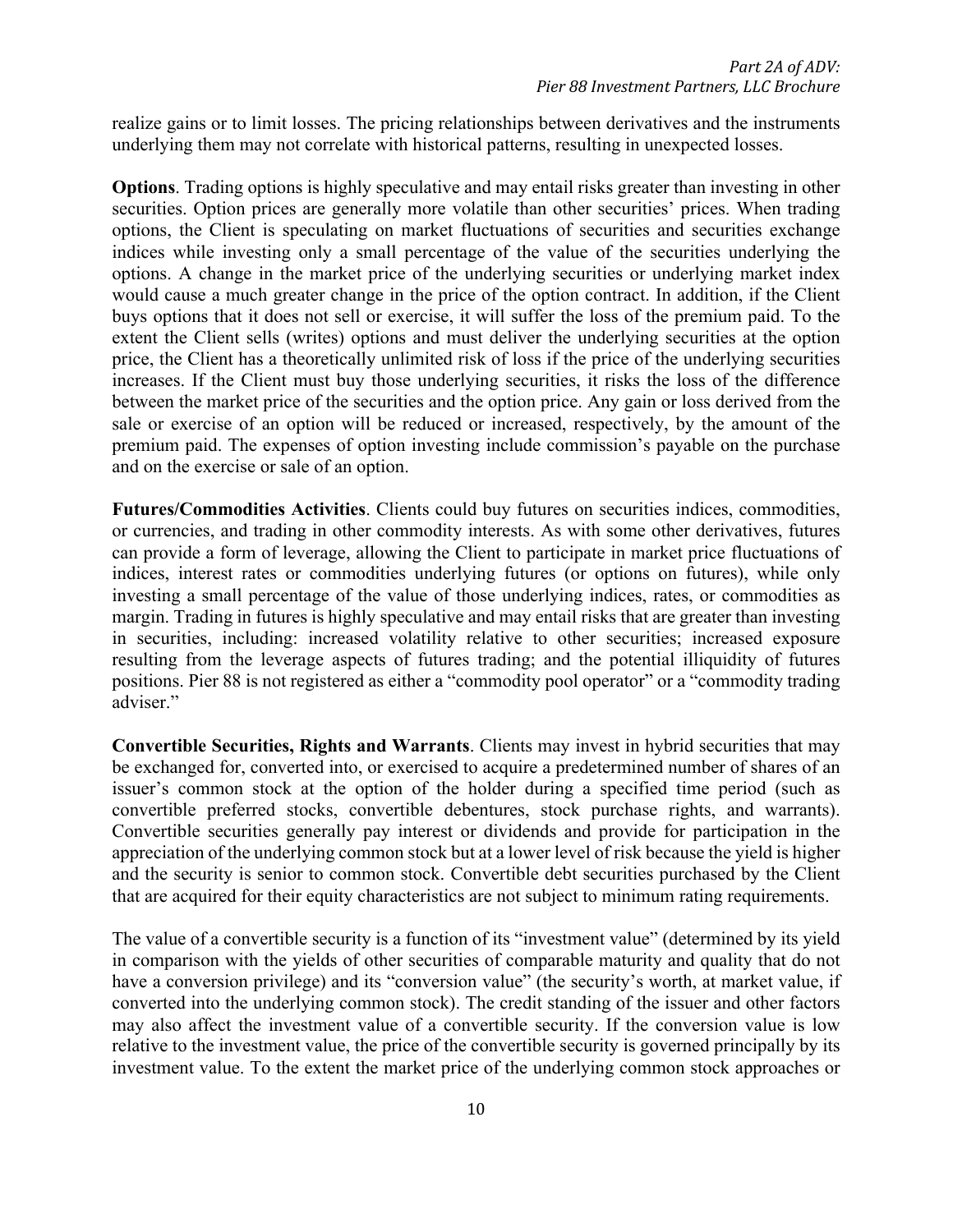exceeds the conversion price, the price of the convertible security is increasingly influenced by its conversion value.

Convertible securities may also include warrants, often publicly traded, that give a holder the right to purchase at any time during a specified period a predetermined number of shares of common stock at a fixed price but that do not pay a fixed dividend. Their value depends primarily on the relationship of the exercise price to the current and anticipated price of the underlying securities.

**Over-The-Counter Derivatives**. Some of the derivatives the Client may trade will be principalto principal or "over-the-counter" contracts between the Client and third parties entered into privately, rather than on an established exchange. These could include security-based swaps, swaps, contracts for differences, forward contracts, and other OTC derivative arrangements involving or relating to, among other things, specific securities (including total return swaps), interest rates (including caps and floors), or currencies. In all these types of transactions, the Client will be subject to the risk that a counterparty is unable or refuses to perform. Clients will not be afforded the regulatory protections of an exchange or its clearinghouse, or of a government regulator that oversees the exchange or clearinghouse, if a counterparty fails to perform. In privately negotiated transactions, the risk of the negotiated price deviating materially from fair value is substantial, particularly when there is no active market available from which to derive benchmark prices. Over-the-counter derivatives may also expose the Client to additional liquidity risks.

**Distressed Companies**. Clients may invest in companies that are distressed or have experienced difficulties. These companies present greater risks than healthy companies; a bankruptcy could cause the Client to lose its entire investment; the Client could be forced to accept cash or securities with a value less than the Client's investment; and the Client could be prohibited from exercising certain rights with respect to such investment. Even successful distressed investments may take longer to show returns than other investments, and the markets for them may be limited for extended periods or may disappear or fail to develop.

**Political and Economic Instability**. Many non-U.S. economies and markets are relatively unstable due to, among other things, volatile internal political environments, relatively unstable monetary systems, and/or external political risks. Some governments participate in their economies through ownership or regulation in ways that can have a significant effect on securities prices. The economies of some countries depend heavily on international trade and can be adversely affected by the enactment of trade barriers or changes in the economic condition of their trading partners. In some countries, especially developing or emerging countries, political or diplomatic developments could lead to programs that would adversely affect investments, such as confiscatory taxation or expropriation.

**Currency Fluctuations**. The Fund may invest in securities denominated in foreign currencies. A change in the value against the U.S. dollar of a currency in which an investment is denominated causes a corresponding change in the U.S. dollar value of the investment. Some foreign countries maintain their currencies at artificial levels relative to the U.S. dollar. This type of system can lead to sudden and large adjustments in the currency, which can in turn result in losses to foreign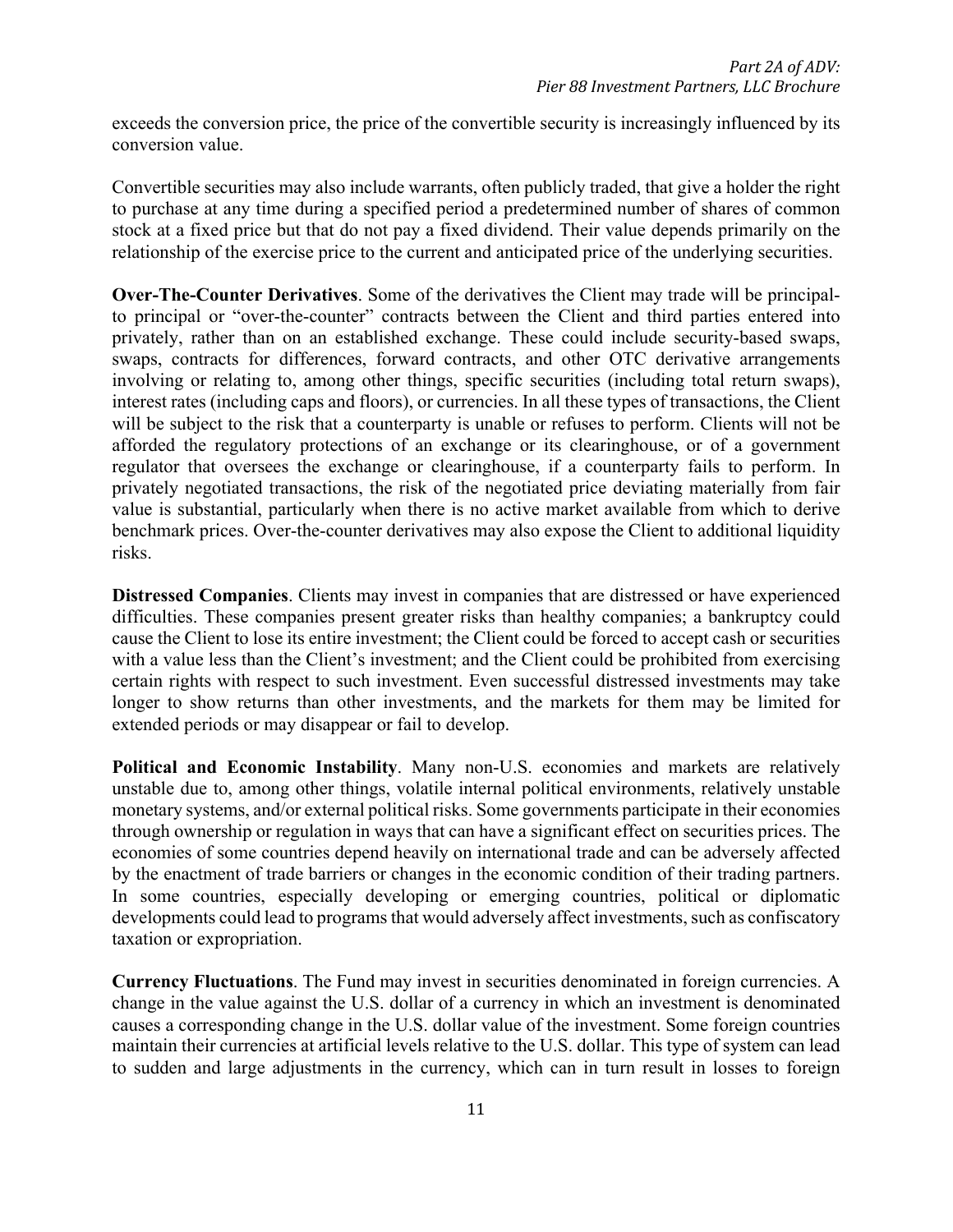investors. The Fund may enter into futures and foreign currency transactions to attempt to reduce its foreign currency exposure. These techniques may reduce but will not eliminate the risk of loss due to unfavorable currency fluctuations and they tend to limit any potential gain that might result from favorable currency fluctuations. Some countries restrict conversion of their currency into foreign currencies, including the dollar, and for some currencies, there is no significant foreign exchange market

**New Issues.** Clients may invest in "new issues"—initial public offerings of equity securities. Limited Partners who are "restricted persons" under the rules of FINRA, as well as executive officers and directors of certain companies that have or may have certain investment banking relationships with broker-dealers selling new issues, may be limited in the amount of profits (if any) that they may be allocated from new issues in which the Fund invests or prohibited entirely from participating in a new issue. To the extent a Limited Partner is subject to these limitations, an investment in the Fund may produce lower performance than that experienced by investors who are not so subject. Any Limited Partner who does not provide the Fund with information sufficient to show that he or she is not subject to FINRA-related limitations will be presumed to be subject to them.

**Reliance on Key Personnel.** Pier 88's operations are substantially dependent upon the skill, judgment and expertise of Mr. Timons and Pier 88's other investment personnel. The death, disability, departure, or other unavailability of any key personnel could have a material and adverse effect on Clients and Pier 88.

**Public Health Risk**. Countries have been susceptible to epidemics, such as severe acute respiratory syndrome, avian flu, H1N1/09 flu and most recently, the coronavirus. The outbreak of an infectious disease or any other serious public health concern, together with any resulting restrictions on travel or quarantines imposed, could have a negative impact on the economy and thereby adversely affect the performance of the Clients' investments.

# **Item 9 – Disciplinary Information**

Registered investment advisers are required to disclose all material facts regarding any legal or disciplinary events that would be material to your evaluation of Pier 88 or the integrity of Pier 88's management. Pier 88 has no material legal or disciplinary items to disclose.

# **Item 10 – Other Financial Industry Activities and Affiliations**

### A. Registration as a Broker-Dealer or Broker-Dealer Representative

Neither Pier 88 nor its management persons are registered as a broker-dealer or broker-dealer representative.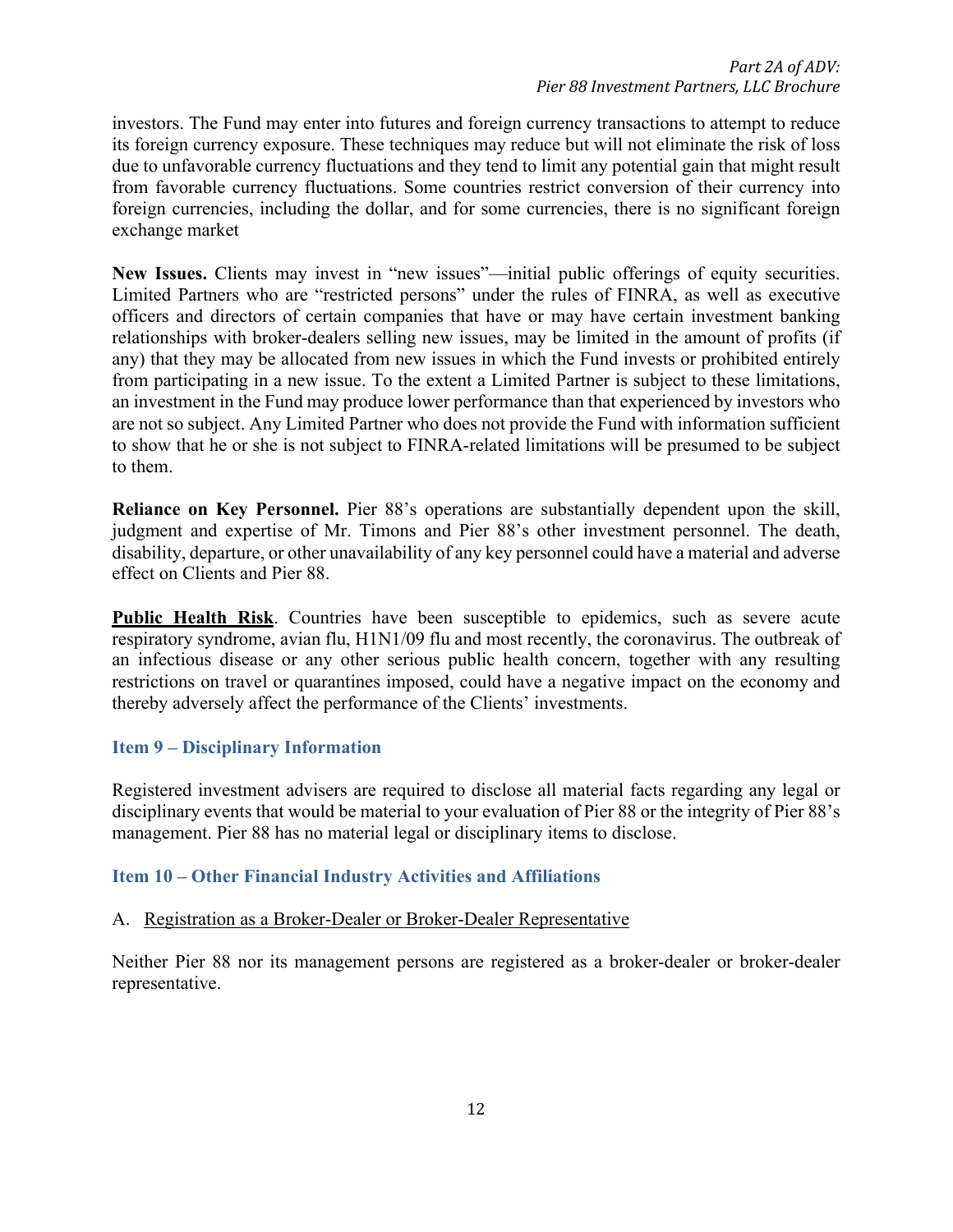## B. Registration as a Futures Commission Merchant, Commodity Pool Operator, or a Commodity Trading Advisor

Neither Pier 88 nor its management persons are registered as futures commission merchant, commodity pool operator, or a commodity trading advisor.

#### C. Relationships Material to this Advisory Business and Possible Conflicts of Interest

Pier 88 serves as the investment manager of the Funds and Separate Accounts.

#### D. Selection of Other Advisers or Managers

Pier 88 does not utilize nor select other advisers or third party managers or receive any compensation from such parties, and does not have business relationships that create a material conflict of interest. All assets are managed by Pier 88.

### **Item 11 – Code of Ethics**

#### A. Code of Ethics

Pier 88 has adopted a Code of Ethics (the "Code") pursuant to Rule 204A-1 under the Investment Advisers Act of 1940, as amended. The Code governs the activities of each member, officer, director and employee of Pier 88 (collectively, "Employees" or "Personnel"). Employees are expected to act in accordance the principles set forth in the Code, including: (i) to act with integrity, competence, diligence and respect with the public, Clients, Investors, prospective Clients and Investors, Pier 88 management, all fellow Employees, colleagues in the investment profession, and other participants in the global capital markets; (ii) to adhere to the highest standards with respect to Client accounts, to avoid any actual or potential conflicts of interest and to place the interests of Pier 88 above their own personal interests (Employees should never enjoy an actual or apparent benefit over the account of any Client or Investor); (iii) to comply with applicable provisions of the federal securities laws and promote the integrity of, and uphold the rules governing, global capital markets; (iv) to preserve the confidentiality of information that they may obtain in the course of Pier 88's business and to use such information properly and not in any way adverse to Client interests (subject only to legal requirements); (v) to use reasonable care and exercise independent professional judgment when conducting investment analysis, making investment recommendations, taking investment actions, and engaging in other professional activities; (vi) to practice and encourage others to practice in a professional and ethical manner that will reflect credit on themselves and the investment profession; (vii) to maintain and improve their professional competence and strive to maintain and improve the competence of other investment professionals; and (viii) to conduct their personal financial affairs in a manner consistent with this policy, avoiding any action that could compromise in any way their ability to deal objectively with Clients of Pier 88 and Investors.

Employees covered by the Code have certain trading restrictions and reporting obligations of their personal securities transactions. Each Employee is provided with a copy of the Code and must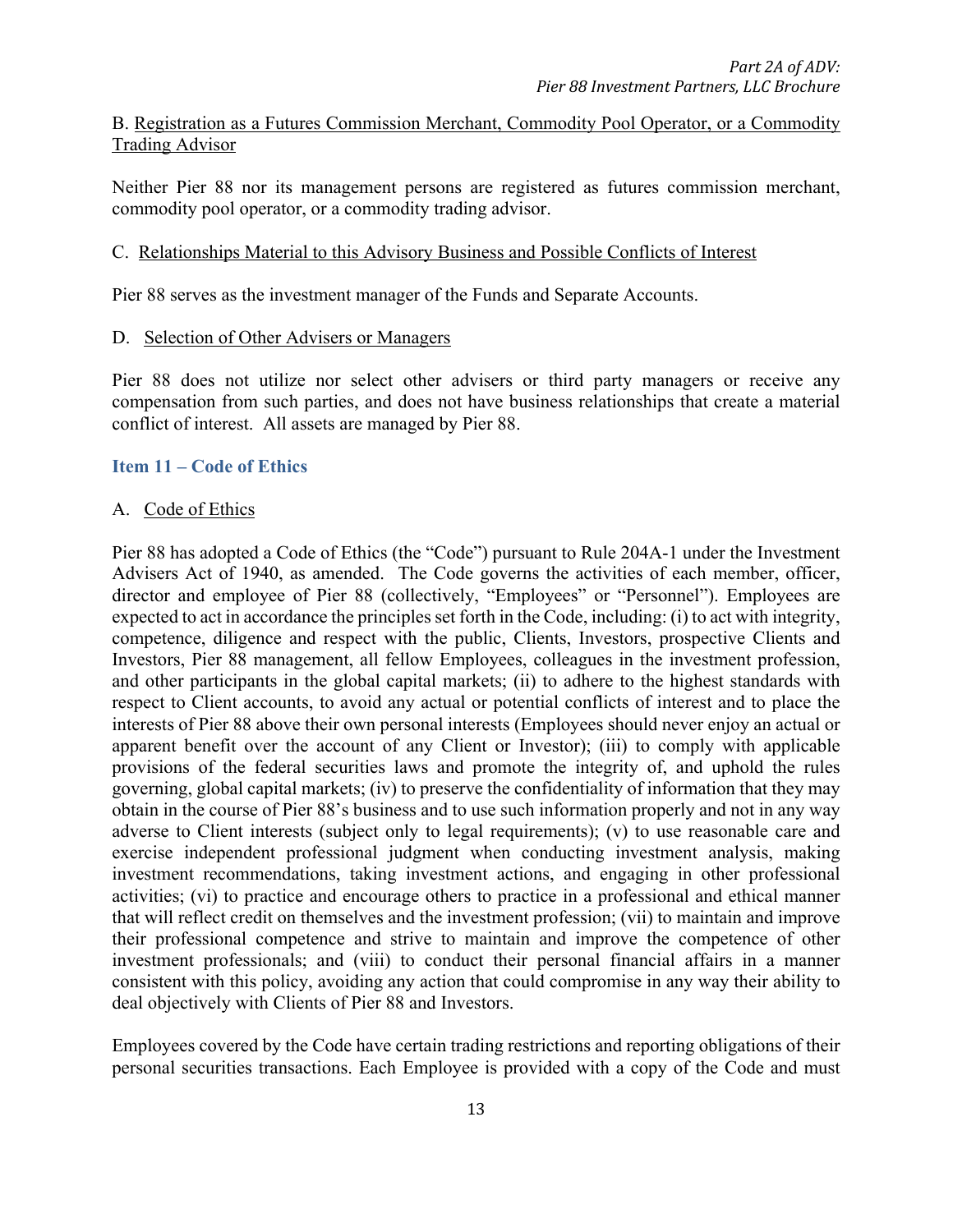annually certify that they have received it and have complied with its provisions. In addition, any Employee who becomes aware of any potential violation of the Code is obligated to report the potential violation to the Chief Compliance Officer (the "CCO").

Pier 88 will discuss its Code of Ethics with Clients and prospective Clients upon request. Such a request may be made by submitting a written request to Pier 88 at the address on the cover page to this Brochure.

## B. Recommendations Involving Material Financial Interests

With limited exceptions, Pier 88 employees are not permitted to invest in publicly traded securities or most other financial instruments in any account in which they have direct or indirect beneficial ownership or control. Nonetheless, because the Code in some circumstances would permit Pier 88 employees to hold certain investment positions (e.g., if such positions were held at the time the employee joined the firm, or were thereafter obtained through a gift or bequest), there is a possibility that Pier 88 may recommend to Clients the purchase or sale of securities in which Pier 88 employees have a financial interest. Under these limited circumstances, the investments of Pier 88 employees may differ from, or be contrary to, those taken by the Funds. Pier 88 believes the significant restrictions on personal trading and extensive pre-approval procedures described above are reasonably designed to avoid conflicts of interest and to preserve Pier 88's ability to discharge the fiduciary duties it owes to its clients.

# C. Investing Personal Money in the Same Securities as Clients

As discussed above, Pier 88 employees are generally not permitted to invest in publicly-traded individual securities or options on individual securities, including futures and forward contracts in the sub-sectors in which the Clients also invest. Exceptions include the liquidation of securities acquired prior to commencing employment with Pier 88.

# D. Trading Securities At/Around the Same Time as Clients' Securities

The pre-approval procedures described in Section A (Code of Ethics) above are designed to limit the possibility that Pier 88 employees or related persons trade securities that may be bought or sold by its Clients.

# **Item 12 – Brokerage Practices**

# A. Factors Used to Select or Recommending Broker-Dealers

Pier 88 will always have discretion as to the selection of brokers (and accordingly, the commission rates paid). In selecting brokers to effect portfolio transactions for the Clients, Pier 88 is not required to consider or focus on any particular criteria and for the most part, Pier 88 will seek "best execution" of transactions. In evaluating whether a broker will provide best execution, Pier 88 will consider a range of factors, including price, the ability of the brokers to effect the transactions, the brokers' facilities, reliability and financial responsibility, the provision of or payment for (or the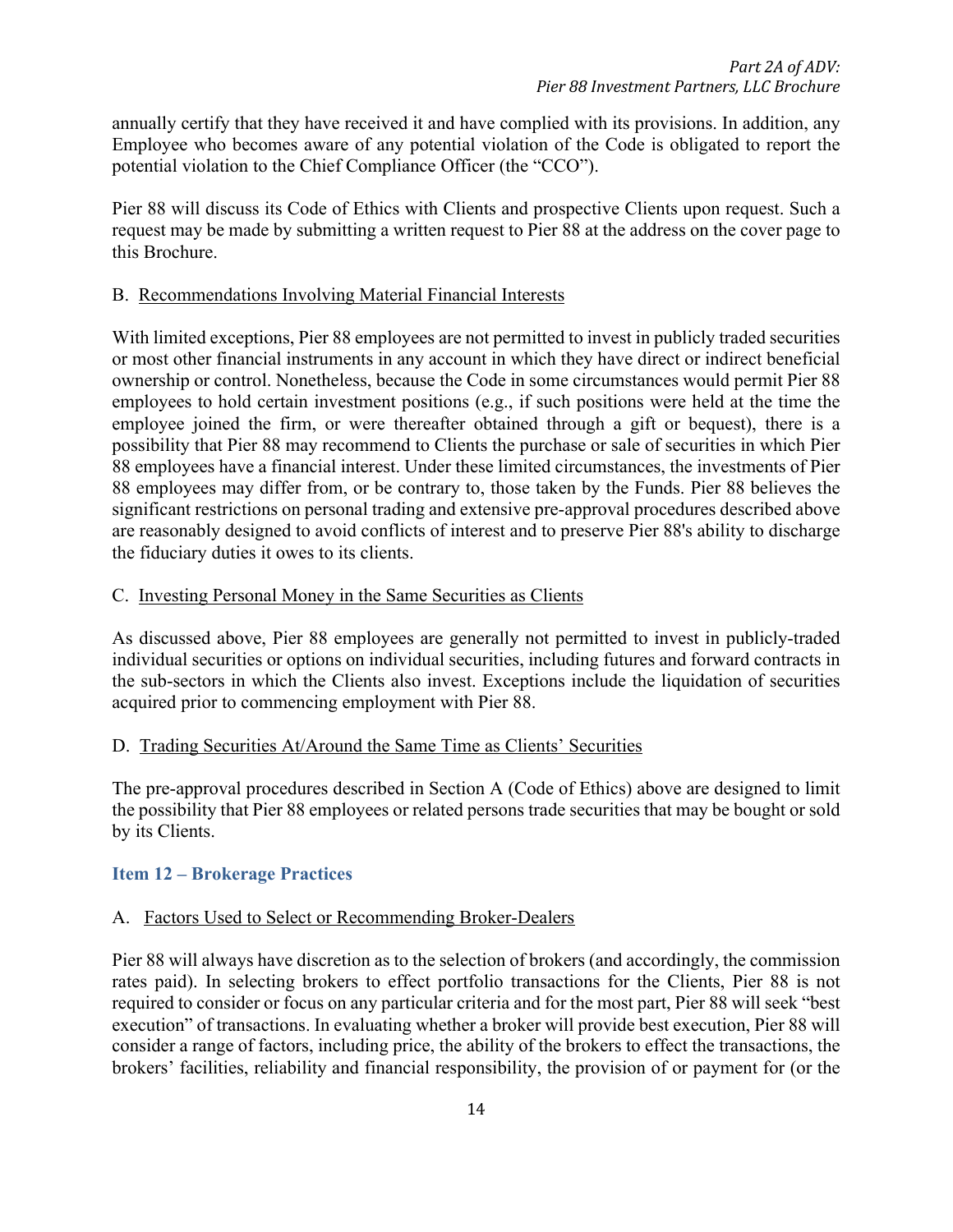rebate to the Clients for payment of) the costs of property or services, reputation, experience in certain markets, and certain brokerage or research services provided to Pier 88 by the broker. Pier 88 need not solicit competitive bids and does not have an obligation to seek the lowest available commission cost. Commissions paid by Clients to brokers may include "soft dollar" research services used by Pier 88 in making investment decisions.

1. Research and Other Soft Dollar Benefits

Broker-dealers are compensated through trade flow for best execution in connection with Client securities transactions and not directly for research services. As an additional service from trade execution, Pier 88 has the ability to request on occasion access to research reports from brokerdealers. Pier 88 currently does not subscribe to soft dollar benefits. However, in the future, Pier 88 has the right if, in good faith, it considers it to be in the best interest of the Client and consistent with Pier 88's obligations to do so, to enter into "soft dollar" arrangements with one or more broker-dealers. All "soft dollar" arrangements will fall within the safe harbor provided by Section 28(e) of the Securities Exchange Act, as that safe harbor is currently interpreted by the Securities and Exchange Commission. In such "soft dollar" arrangements, the Client may be charged a brokerage commission in excess of that which another broker might charge for effecting the same transaction if Pier 88 determines in good faith that such commission is reasonable in relation to the value of the brokerage, research, other services and soft dollar relationships provided by that broker, viewed in terms of either the specific transaction or Pier 88's overall responsibilities to the portfolios over which Pier 88 exercises investment authority. This Brochure will be appropriately amended if in the future Pier 88 obtains soft-dollar benefits.

2. Brokerage for Client Referrals

Pier 88 does not consider, in selecting or recommending broker-dealers, client referrals from a broker-dealer. Pier 88 may receive referrals in the future and if it does it will appropriately amend this Brochure.

3. Directed Brokerage

Pier 88 does not direct brokerage. Securities transactions are executed by brokers selected by Pier 88 in its discretion and without the consent of the Clients or Investors.

#### B. Aggregating Trading for Multiple Client Accounts

If Pier 88 seeks to buy or sell the same security at the same time for more than one Client account, Pier 88 may combine the Clients' orders. When it does so, Pier 88 will generally allocate the proceeds of those transactions (and the related transaction expenses) among the participants on an average price basis (although it may allocate partially filled orders differently). Pier 88 believes combining orders in this way will, over time, be advantageous to all participants. However, the average price could be less advantageous to a Client than if a Client had been the only transacting account or had traded ahead of the other participants.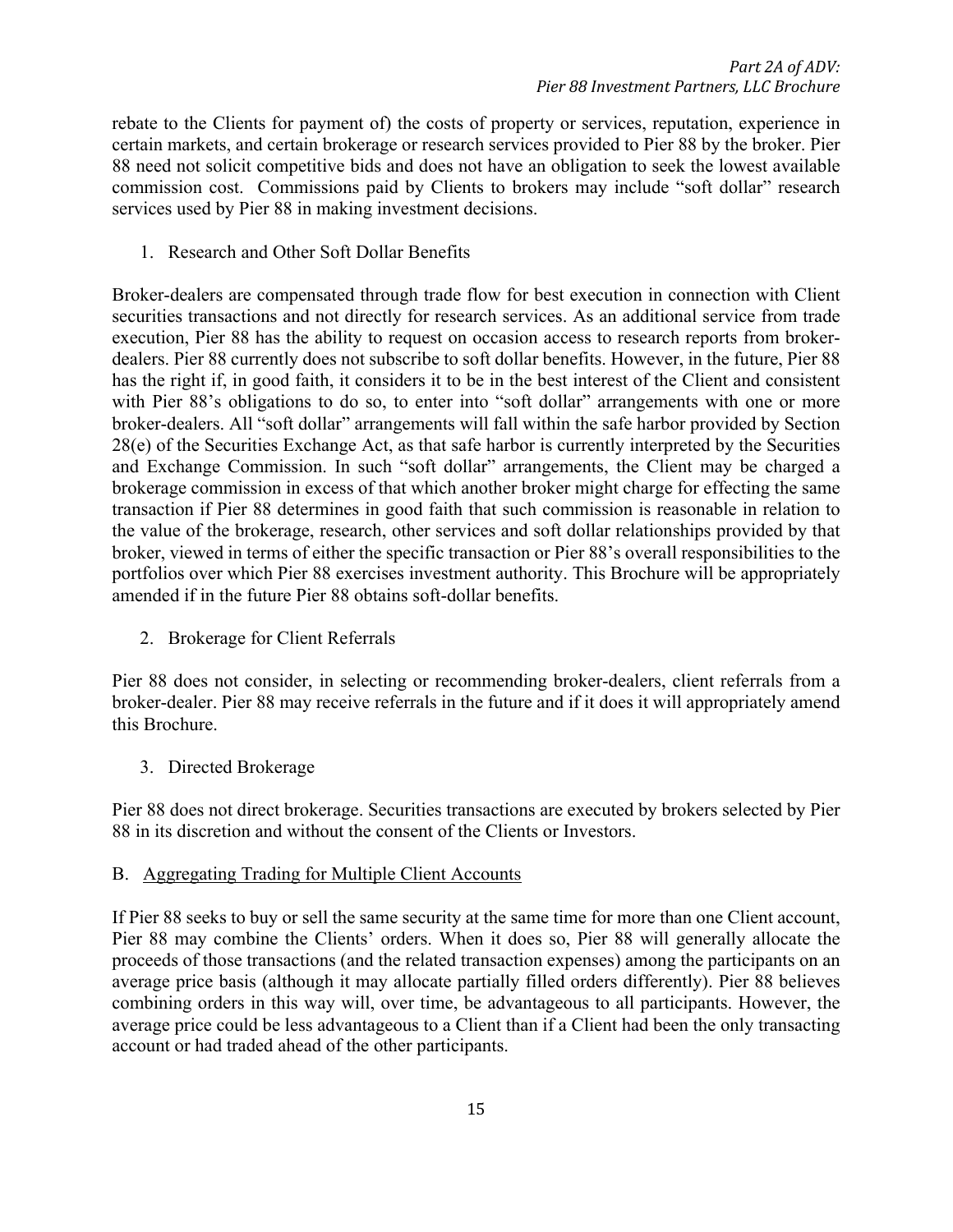## **Item 13 – Review of Accounts**

#### A. Frequency and Nature of Periodic Review and Who Makes Those Reviews

Pier 88 reviews Client accounts on a regular, but no less than on a quarterly basis to ensure consistency with the Clients' strategy and performance objectives. Asset allocation, cash management, market prospects and individual investment prospects are considered. The reviews are conducted primarily by the Firm's Portfolio Managers.

#### B. Factors That Will Trigger a Non-Periodic Review of Client Accounts

Reviews may take place more frequently if triggered by economic, market, political conditions or any unusual activity or special circumstances.

#### C. Content and Frequency of Regular Reports

Investors in the Funds will generally receive written reports, including unaudited reports of performance no less frequently than semi-annually and will receive audited year-end financial statements annually. Separate Accounts generally receive written reports on a monthly basis. Pier 88 will provide an investor in a Fund with information on a more frequent basis if agreed to by Pier 88 and such investor.

### **Item 14 – Client Referrals and Other Compensation**

#### A. Economic Benefits Provided by Third Parties

Pier 88 does not receive any economic benefit, directly or indirectly from any third party for advice rendered to the Clients.

#### B. Compensation to Non-Advisory Personnel for Client Referrals

Currently, neither Pier 88 nor its related persons directly or indirectly compensates any person who is not a supervised person, including placement agents, for Client referrals. If in the future Pier 88 enters into such arrangements, this Brochure will be appropriately amended.

#### **Item 15 – Custody**

SEC rules provide that, because Pier 88 and/or its related persons are the general partner of the one or more of the Funds and have authority to obtain Client funds, for example, by deducting fees or otherwise withdrawing funds from Funds' account, Pier 88 or its related persons are considered to have "custody" of those Funds' assets, even though independent custodians (prime brokers) actually hold those assets. The custody rules generally require investment advisers that have "custody" of Client assets to cause certain account statements detailing holdings and transactions to be sent to Clients, and imposes certain other obligations. However, advisers to investment funds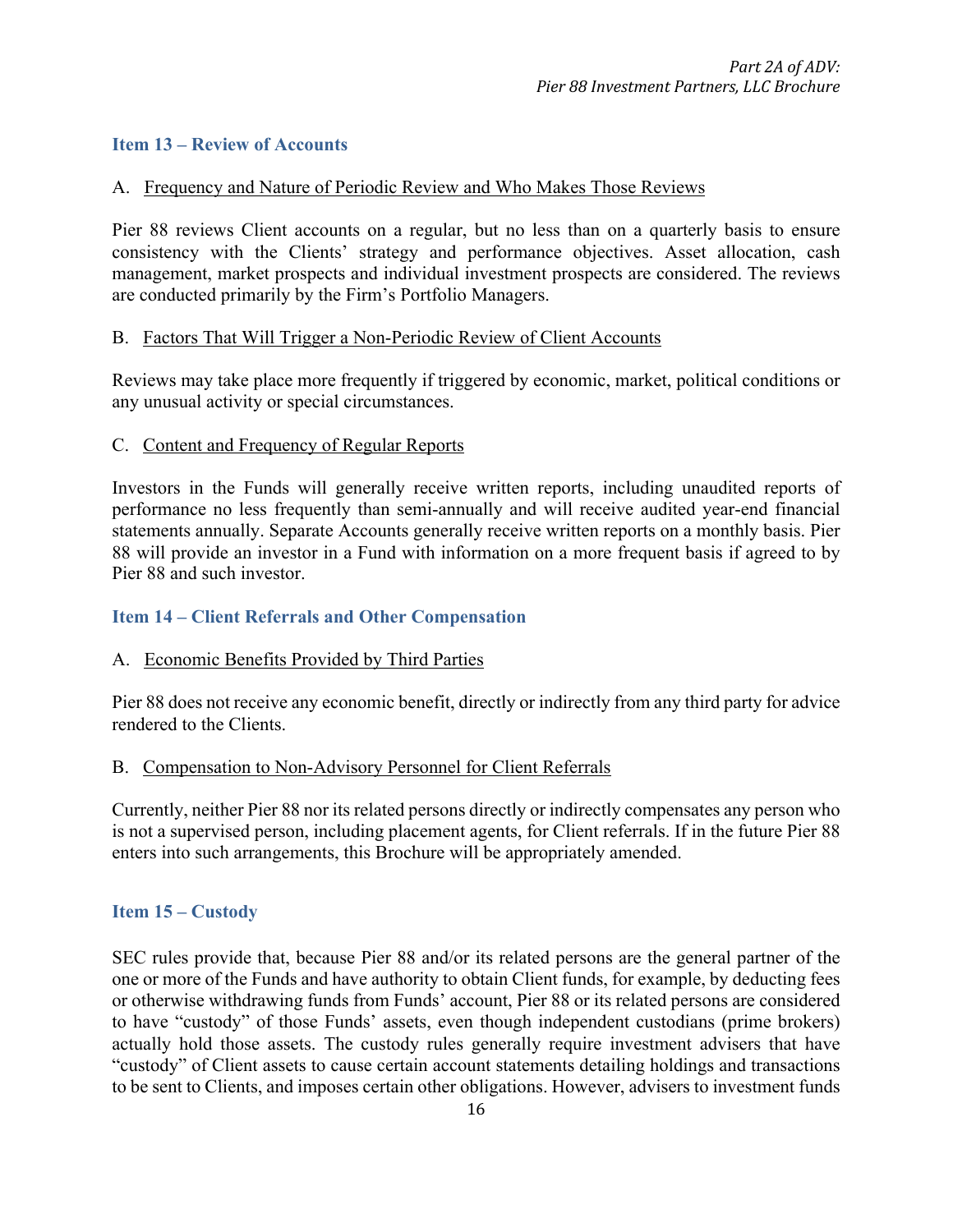like the Funds are not required to comply (or are deemed to have complied) with certain requirements of the Custody Rule with respect to each Fund because it complies with the provisions of the so-called "Pooled Vehicle Annual Audit Exception," which, among other things, requires that each Fund be subject to audit at least annually by an independent public accountant that is registered with, and subject to regular inspection by, the Public Company Accounting Oversight Board, and requires that each Fund distribute its audited financial statements to all investors within 120 days of the end of its fiscal year. Pier 88 satisfies the SEC's custody requirements by providing investors with audited financial statements by a specified time each year.

Pier 88 does not have custody of assets for Separate Account Clients. Such assets are held at qualified custodian.

#### **Item 16 – Investment Discretion**

Pier 88 is typically authorized to invest and trade the Clients' assets in a broad range of investments, to be selected at Pier 88's discretion, subject to the guidelines set forth in the Funds' governing documents and Separate Accounts' investment guidelines. Further, Pier 88 may enter into any type of investment transaction and employ any investment methodology or strategy it deems appropriate.

Pursuant to the Funds' governing documents and advisory agreements between Pier 88 and the Clients, each Client designates Pier 88 as its attorney-in-fact to execute, certify, acknowledge, file, record and swear to all instruments, agreements and documents necessary or advisable to carrying out the Client's business and affairs.

#### **Item 17 – Voting Client Securities**

Pier 88 exercises voting authority over Client proxies and has adopted proxy voting policies and procedures in accordance with Rule 206(4)-6 of the Investment Advisers Act of 1940, as amended. The policies require Pier 88 to vote proxies received in a manner consistent with the overall best interests of the Clients. In voting Client proxies, Pier 88 will seek to avoid material conflicts of interest between the interests of Pier 88, on the one hand, and the interests of its Clients, on the other.

Pier 88 shall ensure that it is the designated party to receive proxy voting materials from companies or intermediaries. All proxy voting materials received by employees or other persons associated with Pier 88 must be immediately forwarded to the CCO, who will be responsible for ensuring that proxies are voted and submitted in a timely manner. The CCO will consult with Pier 88's investment personnel and provide them with the proxy materials, if relevant, prior to voting any proxies.

Pier 88 generally will vote in favor of management proposals or recommendations, so long as this is consistent with maximizing shareholder value, unless considerations require otherwise. Pier 88 may abstain from voting proxies in the event that the Client's economic interest in the matter